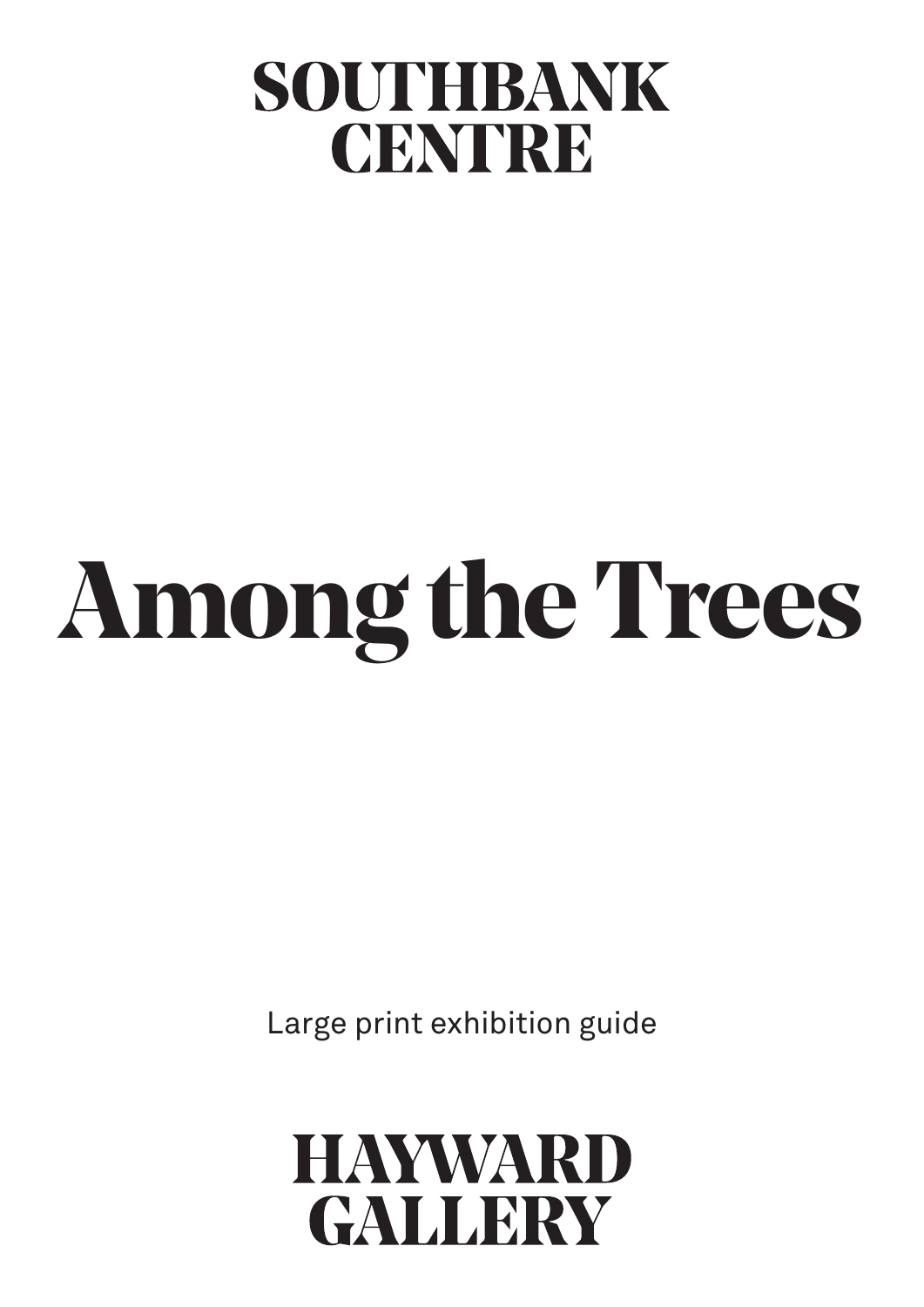# **Lower Galleries**



# **Upper Galleries**

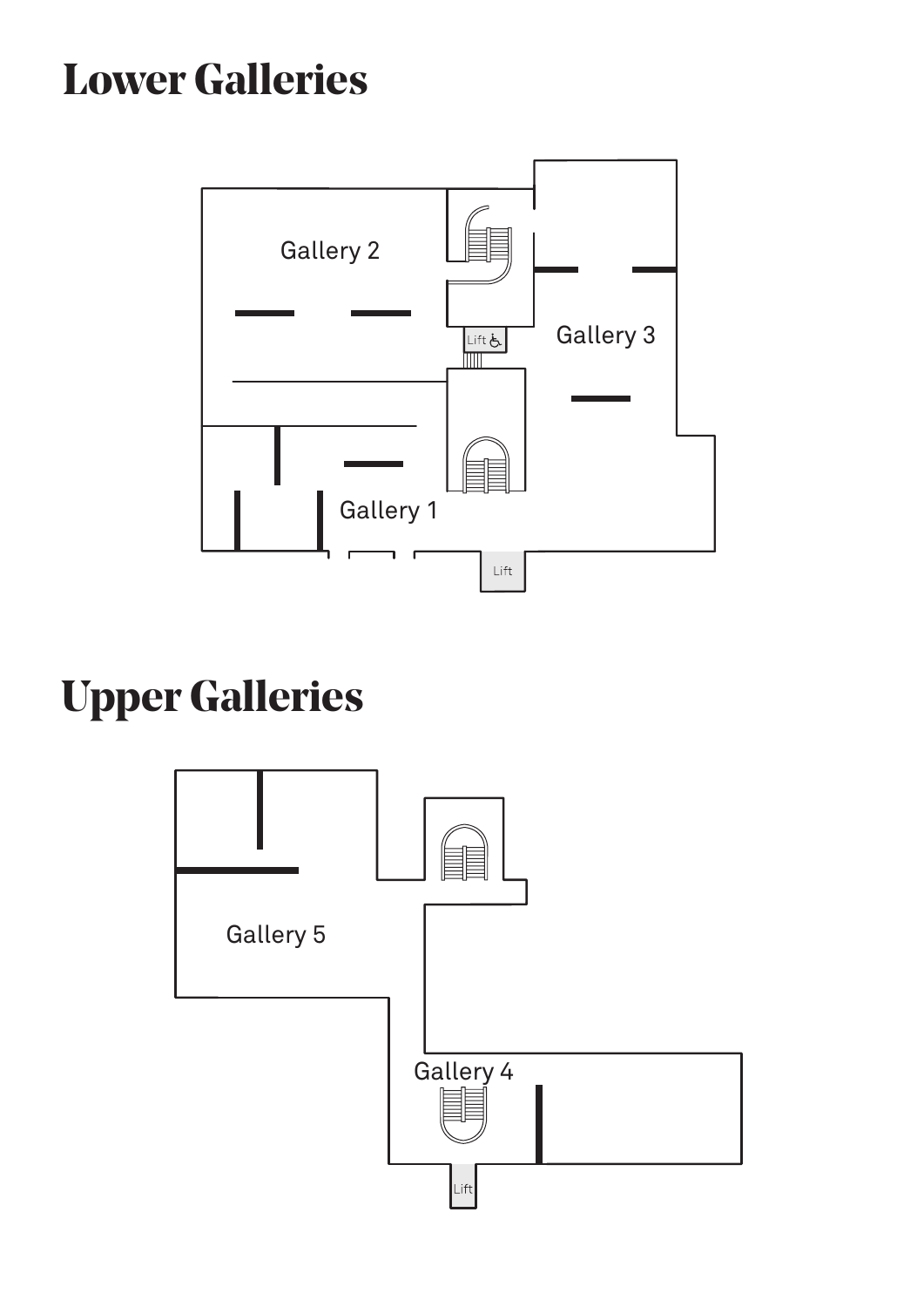# **Among the Trees**

At a time when the destruction of the world's forests is accelerating at a record pace, *Among the Trees* surveys how artists have responded to the crucial role trees play in our lives and imaginations. Spanning the past 50 years – a period that coincides with the modern environmental movement – it brings together artworks that ask us to think about trees and forests in different ways.

Environmental writer Barry Lopez has noted that 'woods defeat the viewfinder... they cannot be framed.' Even a single bough can stretch the limits of our visual apprehension. With layers of interlacing branches and thousands upon thousands of leaves (a mature oak in summer might have well over 200,000), trees are stunningly complex and often visually confounding.

Many of the artists in this exhibition highlight those characteristics in order to engage us in an exploratory process of looking. Subverting traditional depictions of the natural world to help us see familiar forms afresh, their images also call attention to trees as interconnecting structures, chiming with recent scientific discoveries about the 'wood wide web' – the network of underground roots fungi and bacteria that connect forest organisms.

Unlike classical representations of landscape, many of the works in this exhibition avoid the easy orientation offered by foreground, vista and horizon. Instead they invite us to get lost, and to experience – on some level – that uncanny thrill of momentarily losing our way in a forest, and seeing our surroundings with fresh eyes.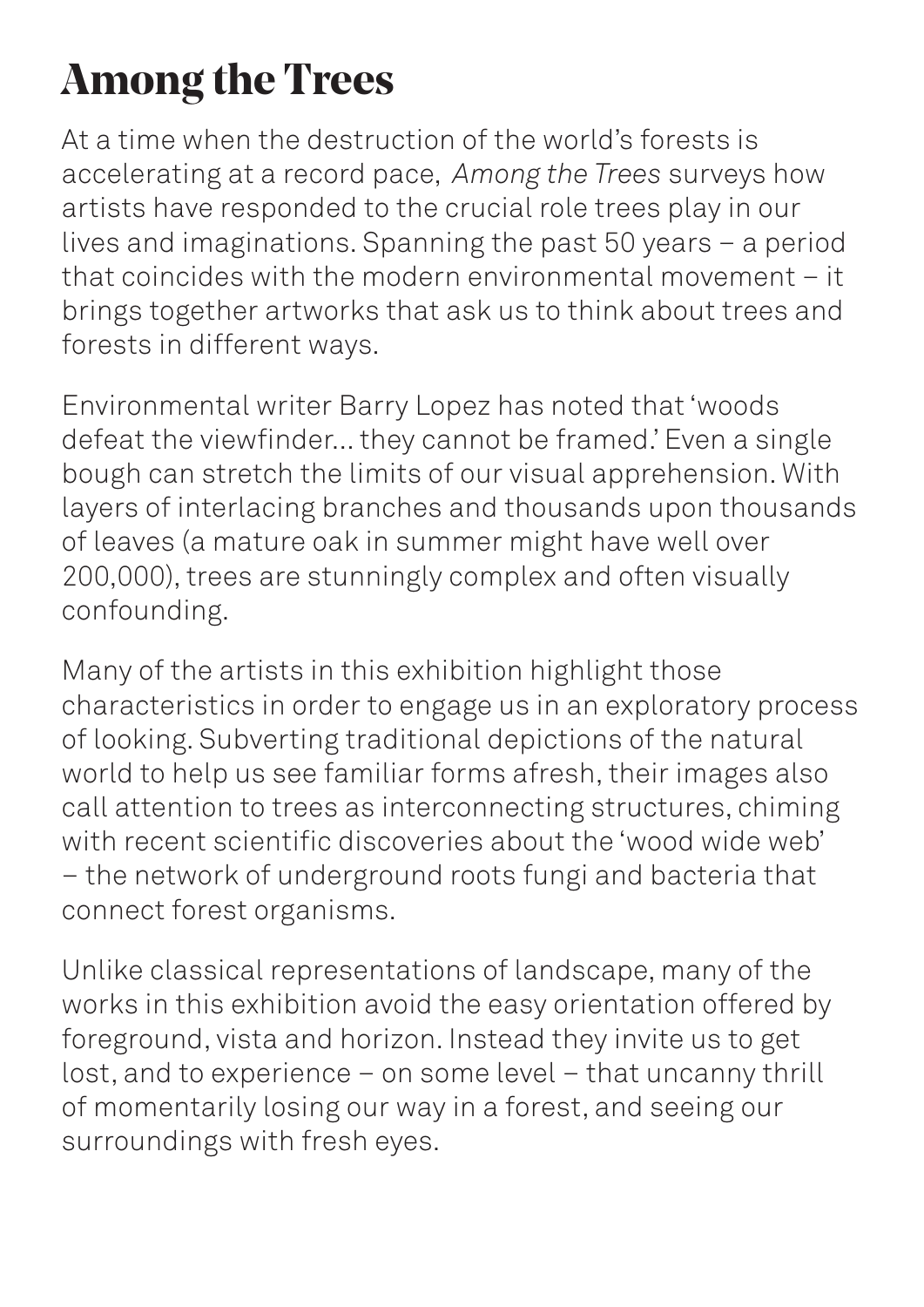# **Shi Guowei**

b. 1977, Luoyang, Henan province, China *Kyoto* 2019 Painting on photograph Courtesy the artist and Magician Space

# **Shi Guowei**

b. 1977, Luoyang, Henan province, China *Pine* 2016 Painting on photograph Courtesy the artist and Magician Space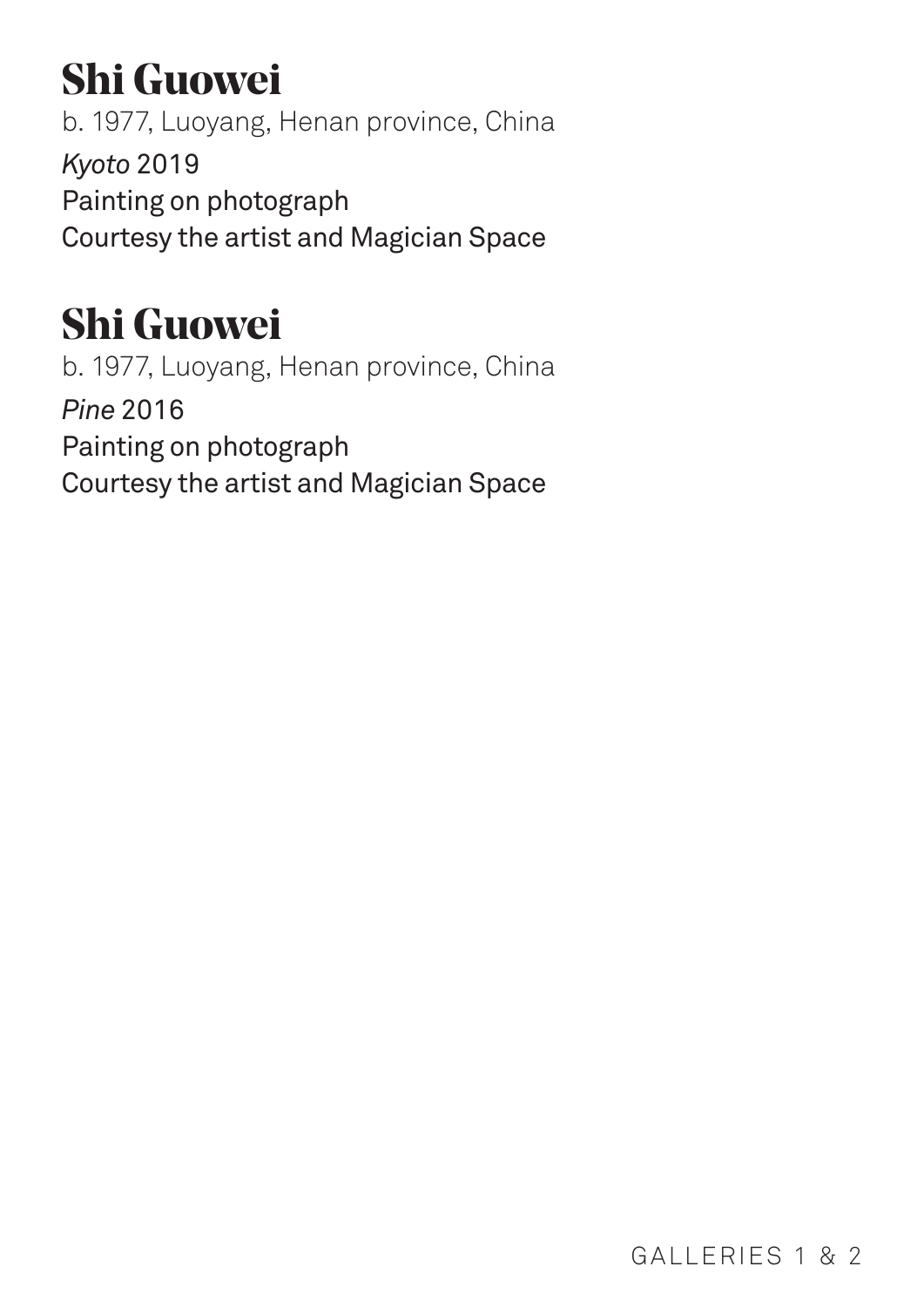# **Thomas Struth**

b. 1954, Geldern, Germany

### *Paradise 11, Xi Shuang Banna, Yunnan Province, China 1999* 1999 Chromogenic print

### Courtesy the artist and Marian Goodman Gallery

For his series *New Pictures from Paradise* (1998–2007), Thomas Struth took photographs in forests and jungles around the world – from Australia and Japan, to China and the United States. The series grew out of time spent observing the trees in the garden of his Düsseldorf flat. Studying the dense network of branches gave Struth the idea of making pictures so full of information that they might encourage us to abandon our analytical tools, and 'surrender to just looking'. All of the photographs in this series share the same decentralised composition. There is no single focus point, and no clearly defined foreground or background. Instead, our eyes are encouraged to roam across the image – taking in and getting lost in the wealth of detail.

### No photography

### **Thomas Struth**

b. 1954, Geldern, Germany *Paradise 13, Yakushima, Japan 1999* 1999 Chromogenic print Courtesy the artist and Galerie Max Hetzler, Berlin, Paris, London

No photography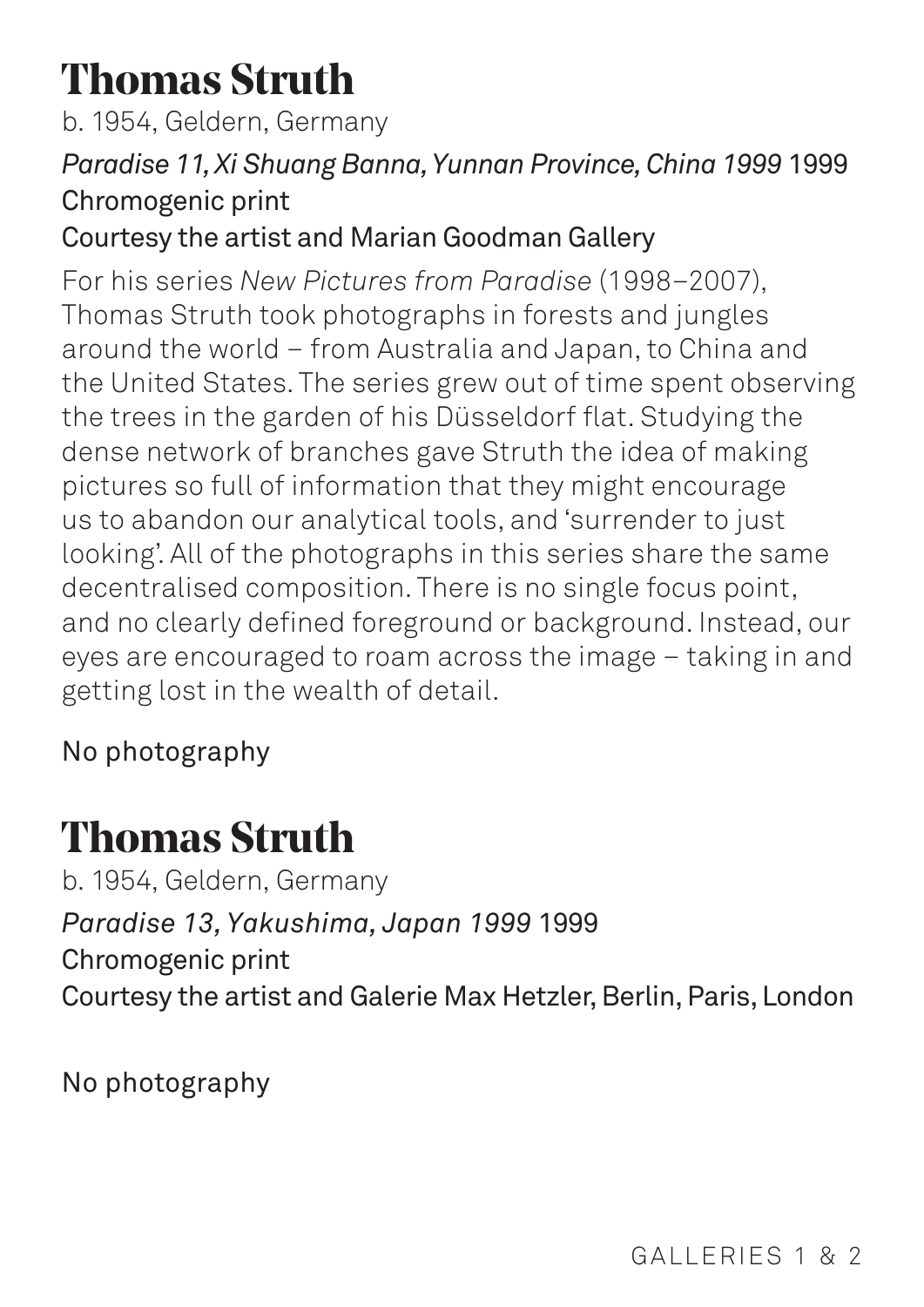# **Giuseppe Penone**

b. 1947, Garessio, Italy

#### *Tree of 12 Metres* 1980–82 Wood

### Tate: Purchased 1989

For Giuseppe Penone, trees are 'perfect sculptures'. 'What fascinates me about trees is their structure,' he comments. 'The tree is a being that memorialises the feats of its own existence in its very form.' For *Tree of 12 Metres*, Penone took a large piece of industrially planed timber and – following one of its growth rings and paying attention to its knots – scraped away at the wood to reveal the organic form of the once-living tree inside. For Penone, every wooden 'door, table, window, or board' contains 'the image of a tree'. Over the past 50 years, he has made a number of similar sculptures at different scales. To him, the process offers 'a new adventure every time'. Penone's *Tree of 12 Metres*, an American larch, is shown here in two parts – its top section upside down.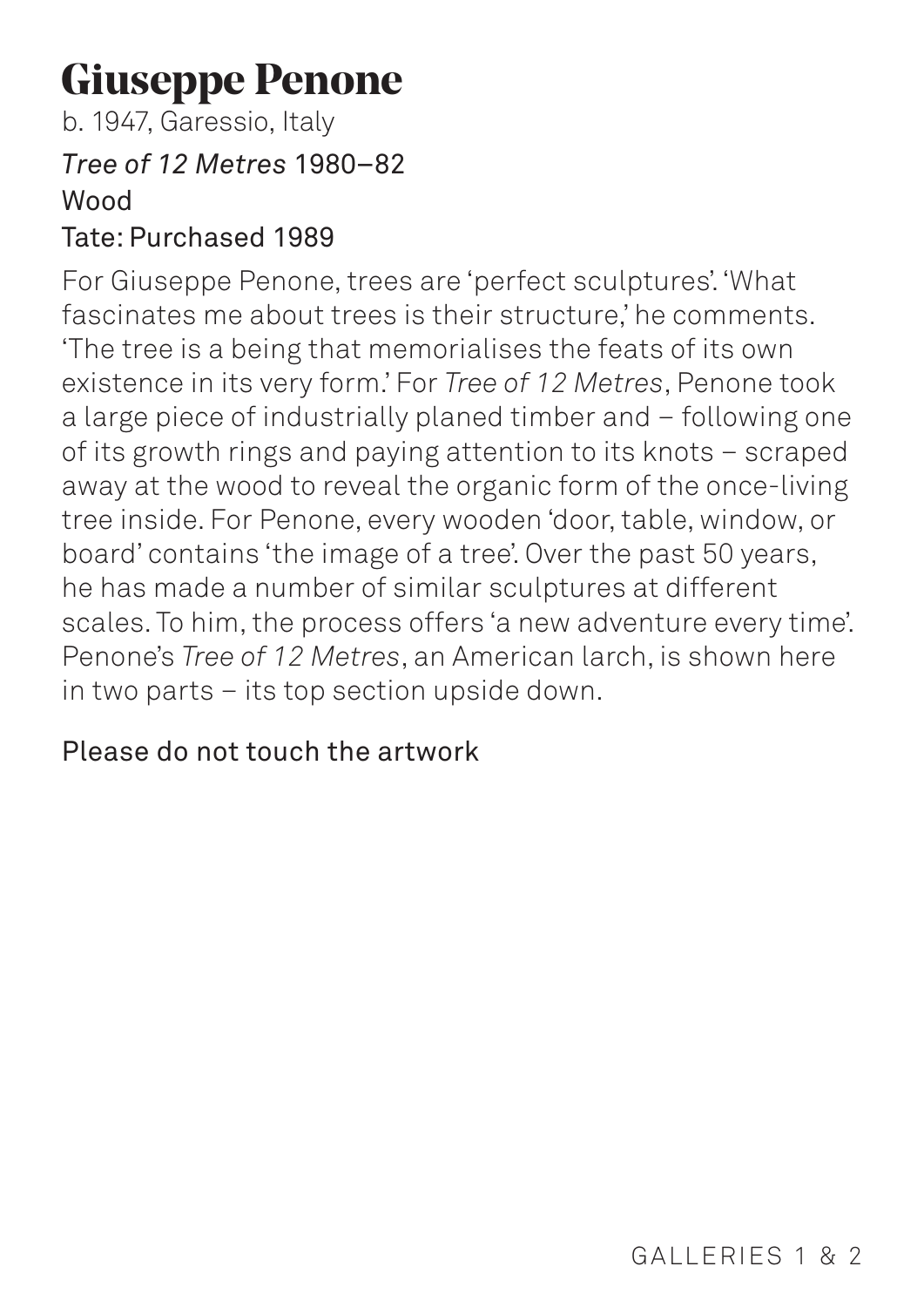# **Toba Khedoori**

b. 1964, Sydney, Australia *Untitled* 2008 Coloured pencil on paper Kravis Collection

*Untitled* 2018 Oil, graphite and wax on paper Private collection

*Untitled (branches 1)* 2011–12 Oil on linen Private collection. Courtesy David Zwirner

### **Robert Longo**

b. 1953, Brooklyn, NY, USA *Untitled (Sleepy Hollow)* 2014 Charcoal on mounted paper Private collection, Hamburg

### **Eva Jospin**

b. 1975, Paris, France *Forêt Palatine* 2019–20 Wood and cardboard Courtesy the artist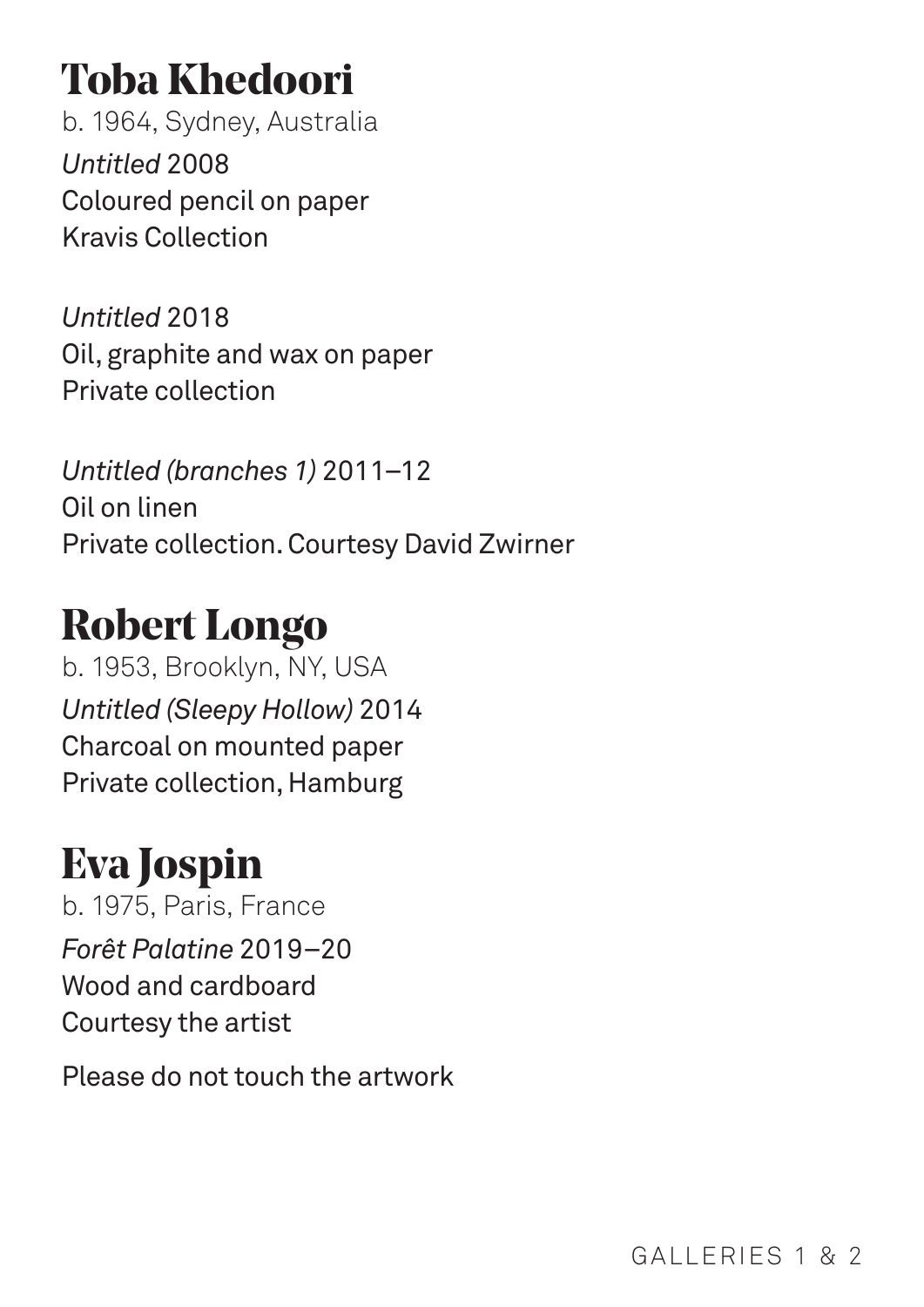# **Tacita Dean**

b. 1965, Canterbury, UK

### *Crowhurst II* 2007

### Gouache on photograph De Pont museum, Tilburg, Netherlands

The yew in this photograph is one of the oldest living trees in the UK. Like many ancient yews, it stands in a churchyard. Associated in Christian thought with resurrection and eternal life, yews were also considered sacred by druids, and some predate not only their neighbouring churches, but also Christianity. As Dean's photograph shows, some of the branches of this tree have been propped up with crutch-like supports – potentially misguidedly, as when a yew's drooping branches reach the ground, they are able to take root. *Crowhurst II* is one of a series of 'painted trees' that the artist began in 2005. Setting out to research the UK's oldest living trees, Dean discovered that one grew close to her childhood home, while another – the yew pictured here – shared its name with Donald Crowhurst, an ill-fated amateur sailor lost at sea in 1968 – and the subject of a number of Dean's earlier works.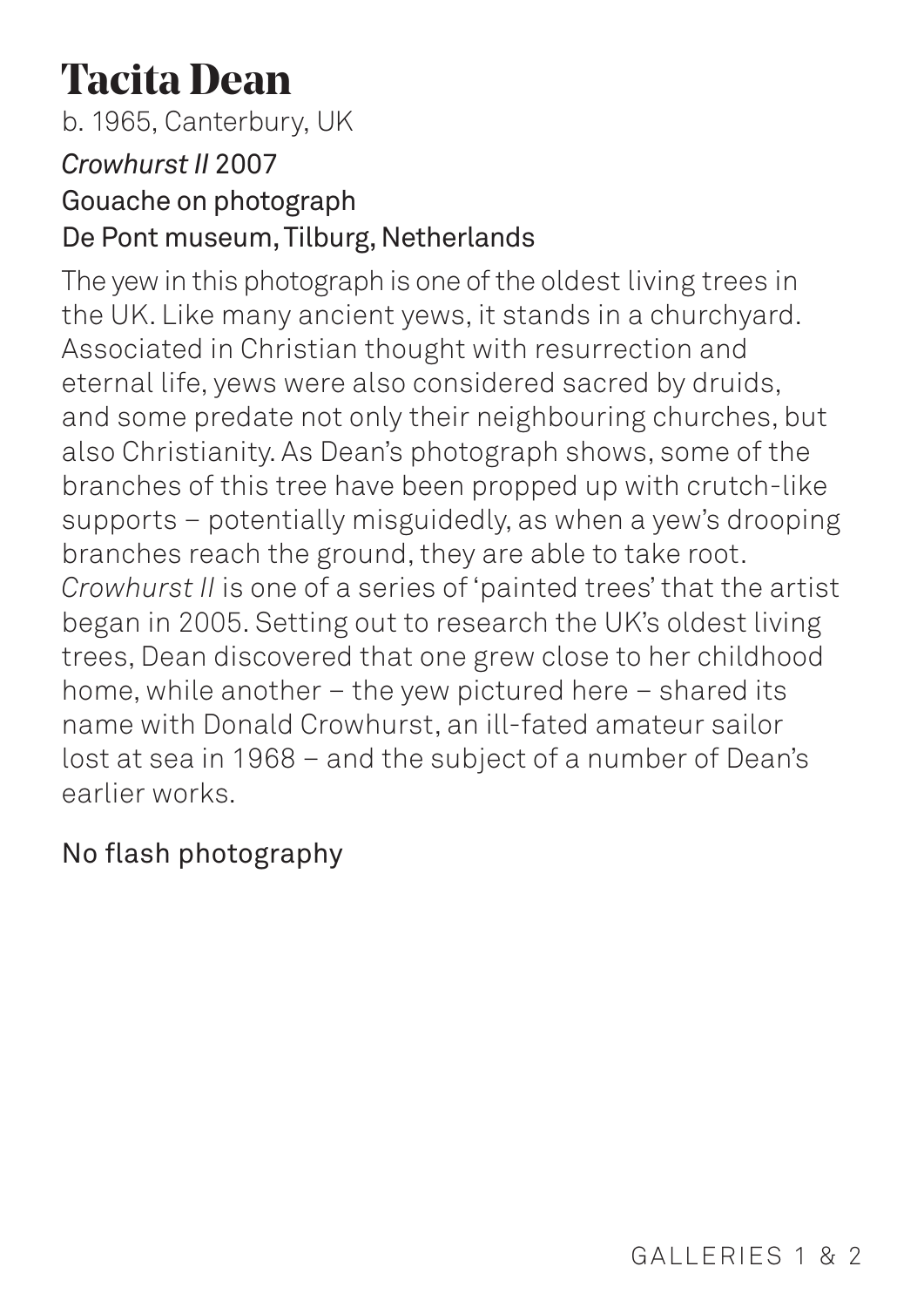# **Kirsten Everberg**

b. 1965, Los Angeles, CA, USA *White Birch Grove*, *South (After Tarkovsky)* 2008 Oil and enamel on canvas on panel Hammer Museum, Los Angeles. Purchase

Kirsten Everberg's paintings often reference locations that appear in movies. The birch grove in this painting is based on a scene from Andrei Tarkovsky's 1962 black-and-white film *Ivan's Childhood*. Set on the Eastern Front during the Second World War, Tarkovsky's film offers a child's-eye-view of the conflict, and focuses on the human cost of war. Everberg is interested in Tarkovsky's use of light, which she considers 'very much a painter's light'. In *Ivan's Childhood* – a film that mixes stark realism with impressionistic dream sequences – the luminous birch woods are a place of both entrapment and escape. In Everberg's painting, the densely packed trees seem to repeat themselves endlessly, and the relationship between foreground and background is made deliberately unclear.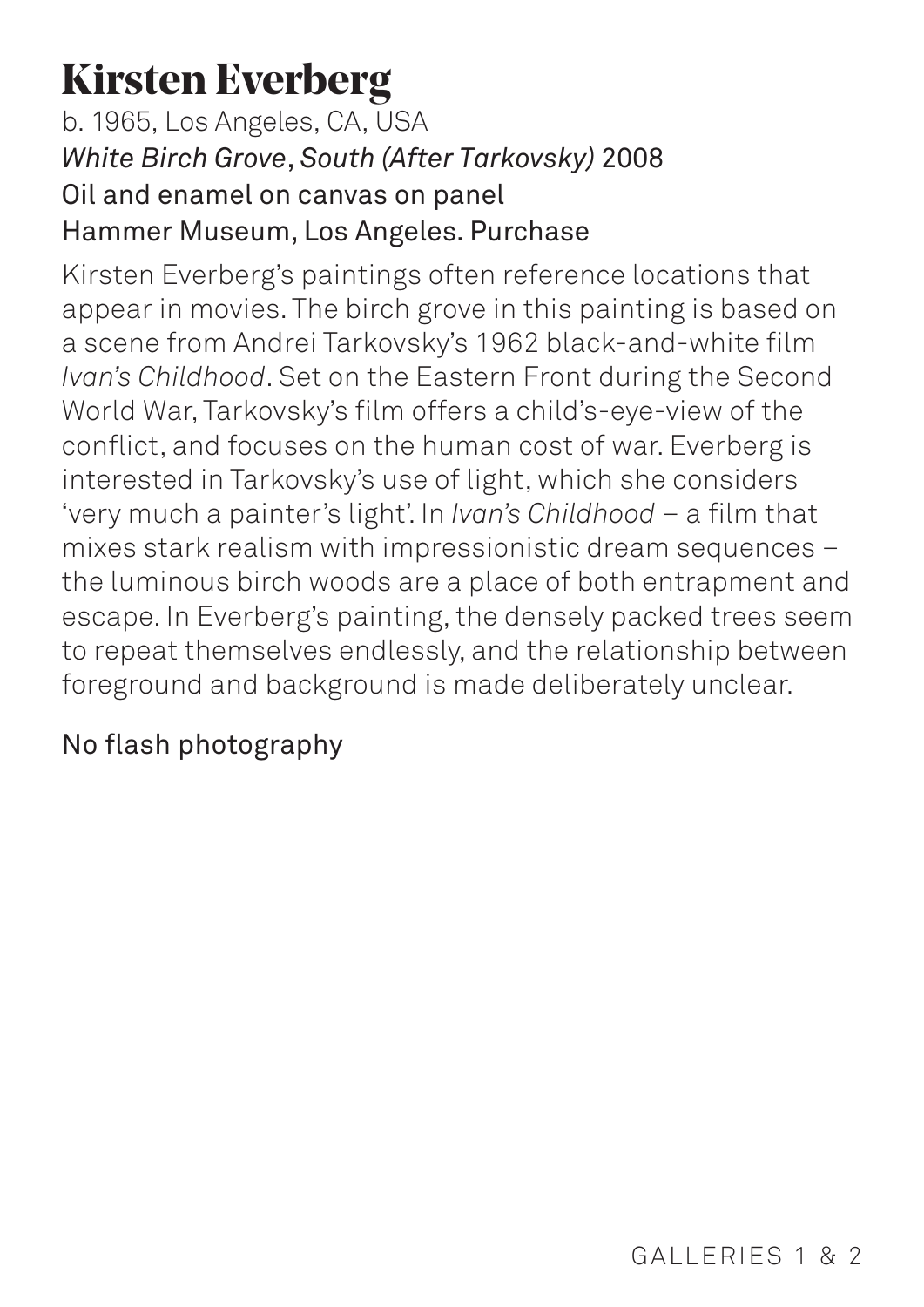# **Rodney Graham**

b. 1949, Vancouver, Canada

#### *Gary Oak, Galiano Island* 2012

#### Transmounted C-print Courtesy the artist and Hauser & Wirth

Rodney Graham began his series of 'inverted tree' photographs in the late 1980s. This photograph of a 'garry oak' – the only oak native to the Pacific Northwest – was taken on Galiano Island in British Columbia, Canada. Graham's series has its roots in an earlier project – a *camera obscura* that the artist constructed opposite a lone tree on his uncle's farm in 1979, in which visitors encountered a ghostly, inverted image of the tree projected on the far wall. For Graham, both the camera obscura and the photographs that followed have been a way to talk about 'man's skewed experience of nature'. Turning familiar landscape traditions in art – almost literally – on their head, Graham's photographs make us look again at something otherwise bluntly familiar. His inverted trees also function as a kind of portraiture, and are intentionally unsettling. 'It's always disturbing to look at something upside down,' the artist notes.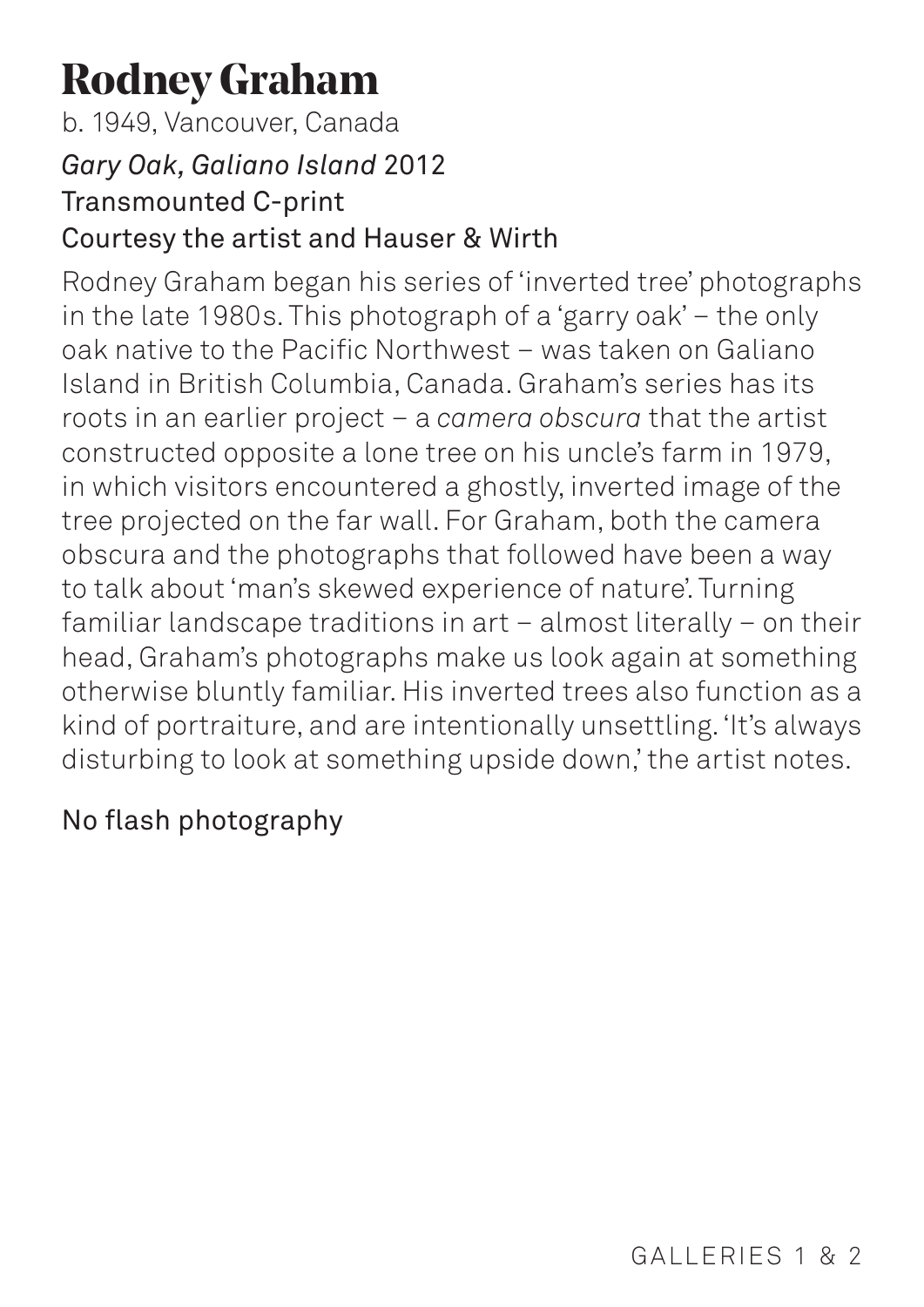## **Robert Smithson**

b. 1938, Passaic, NJ, USA; d. 1973, Amarillo, TX, USA *Upside Down Tree I* 1969 Alfred, New York, USA, 1969 Exhibition print from 35mm slide

*Upside Down Tree II* 1969 Captiva Island, Florida, USA, 1969 Exhibition print from 35mm slide Photograph by Robert Smithson

*Upside Down Tree III* 1969 Yaxchilan, Yucatán, Mexico, 1969 Exhibition print from 35mm slide Photograph by Robert Smithson

### Courtesy Holt/Smithson Foundation

In 1969, Robert Smithson made and photographed a series of three *Upside Down Trees* as he travelled from New York to the Yucatán peninsula (Mexico) via Florida. In each instance, Smithson removed the branches from a young tree and replanted it, root-side up. In doing so, he drew attention to the structural similarity of a tree's branch and root system. Smithson's action also challenges our anthropomorphic tendency to identifywith the vertical stature of trees. Rodney Graham – whose photograph *Gary Oak*, *Galiano Island* (2012) is on display nearby – cites Smithson's *Upside Down Trees* as part of the inspiration for his ongoing photographic series of 'inverted trees'.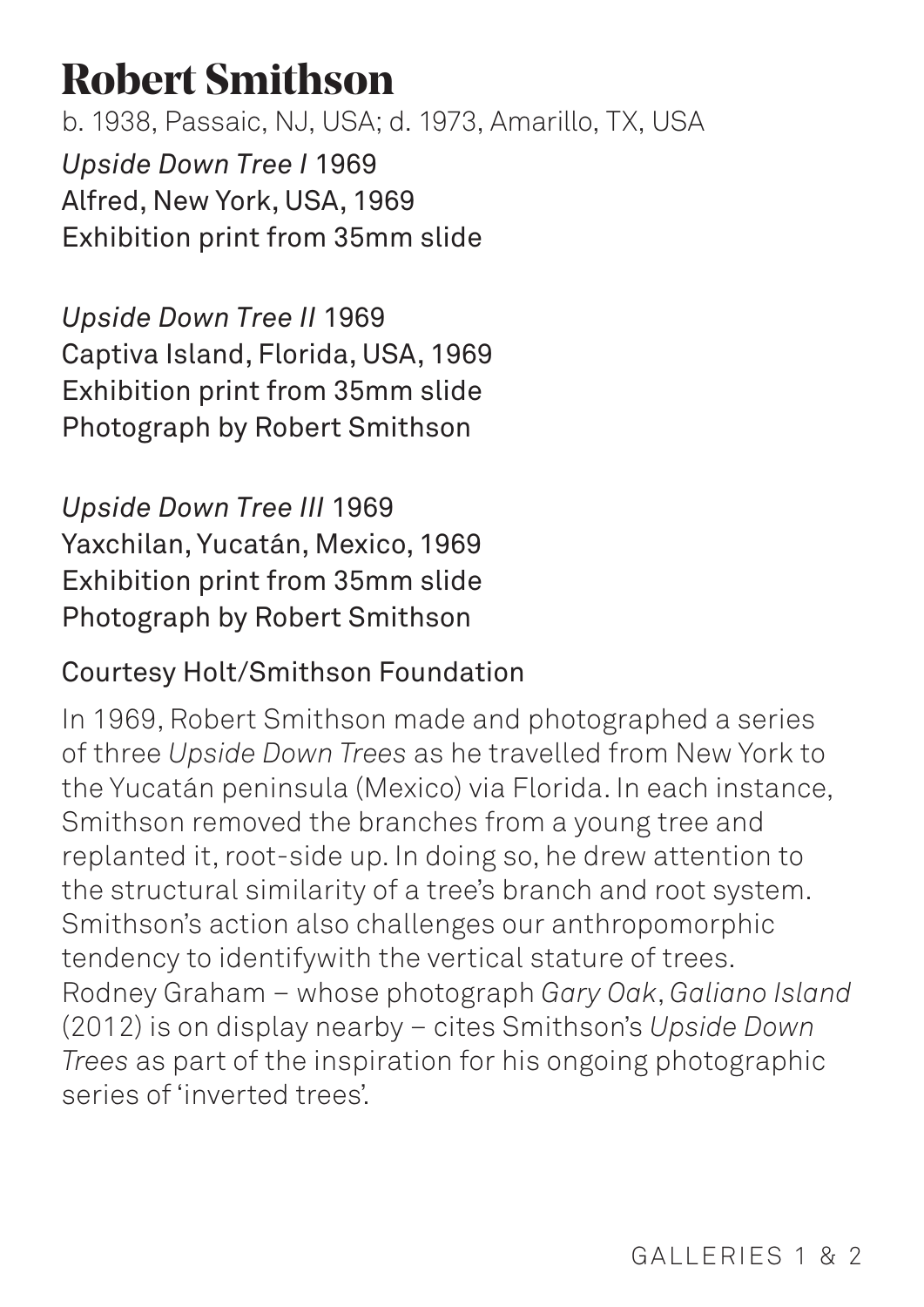# **Eija-Liisa Ahtila**

b. 1959, Hämeenlinna, Finland *Horizontal – Vaakasuora* 2011 6-channel projected installation with 5.1 audio 6 minutes

### Courtesy the artist and Marian Goodman Gallery

Eija-Liisa Ahtila describes this massive, multi-part video-work as a 'portrait of a tree'. The spruce is common to the artist's native Finland. With this work, Ahtila attempts to show the tree in its entirety, as far as possible retaining its natural size and shape. Because a tree of this scale does not fit easily into a human space, it is presented horizontally in the form of successive projected images. Each of the six sections plays slightly out of sync. The work is a record of a living organism. It also deals with the limits of recording technologies that we use to create images of the world around us. In particular, it addresses the difficulty of perceiving and recording other living beings through methods invented by humans, which record and reproduce our human perspective of the world.

### No filming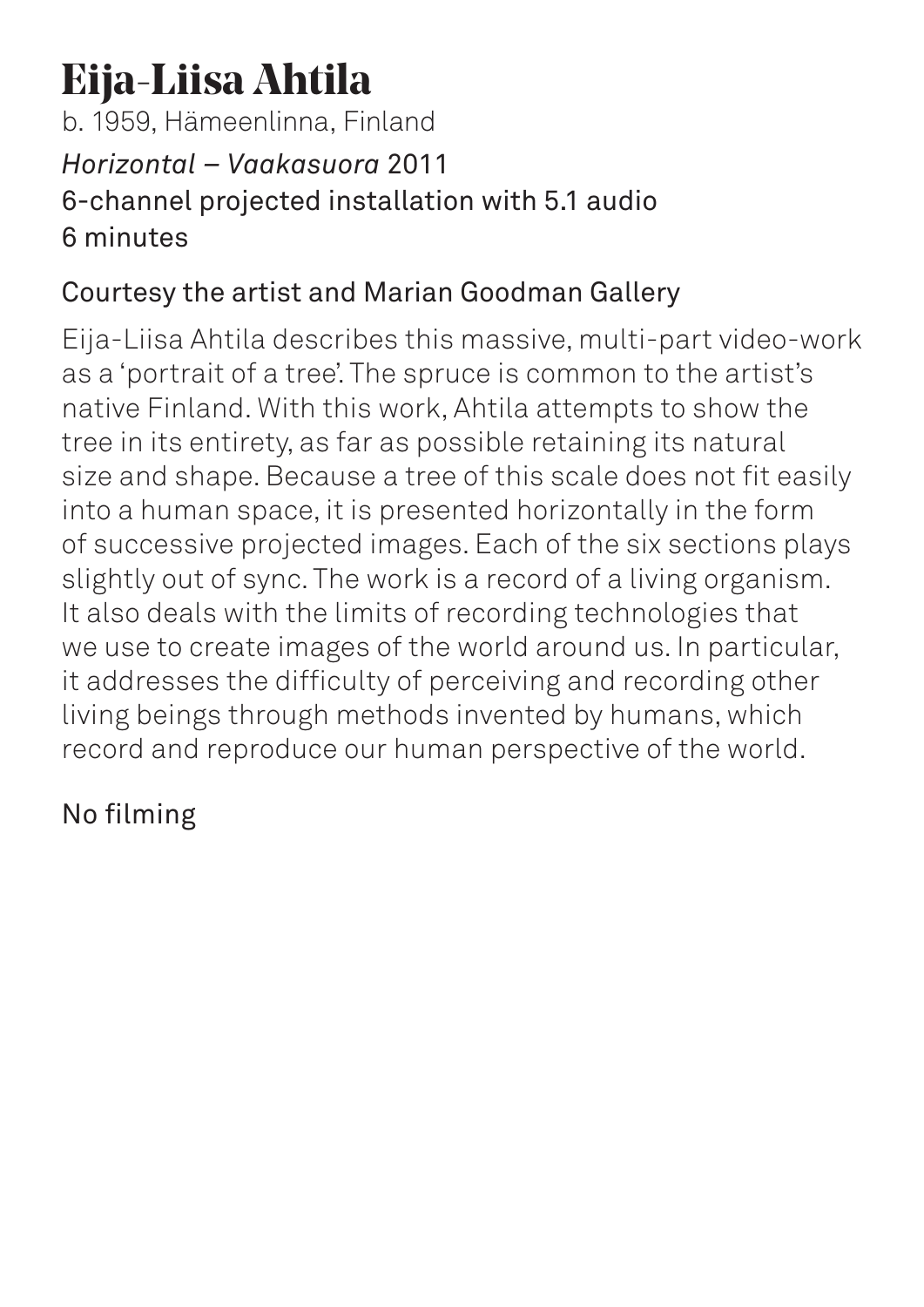# **Gallery 3**

It is impossible to separate the life of trees from the impact of human activity. A recent study estimates that the number of trees on earth has declined by almost 50% since people started farming 12,000 years ago.

Many of the artworks in this section of the exhibition address the ways in which arboreal life has been affected by industry, agriculture and human conflict, as well as the growth of towns and cities. Instead of depicting trees as belonging to a separate world of 'nature', these works underscore how entwined their existence is with our own. We are presented with woods as places of work; as sites of revelry and excess; and as places marked, and in some cases haunted, by historical events. These artists remind us that while trees and forests are indispensable to our lives and our imaginations, our relationship to them is far from simple.

Some of these artists also reflect on the different cultural filters – the common traditions and visual conventions – that colour our perception and understanding of trees and forests. In the process, they open up new possibilities for thinking about how we relate to them, and the varied roles – economic, practical, emotional – they play in our everyday lives.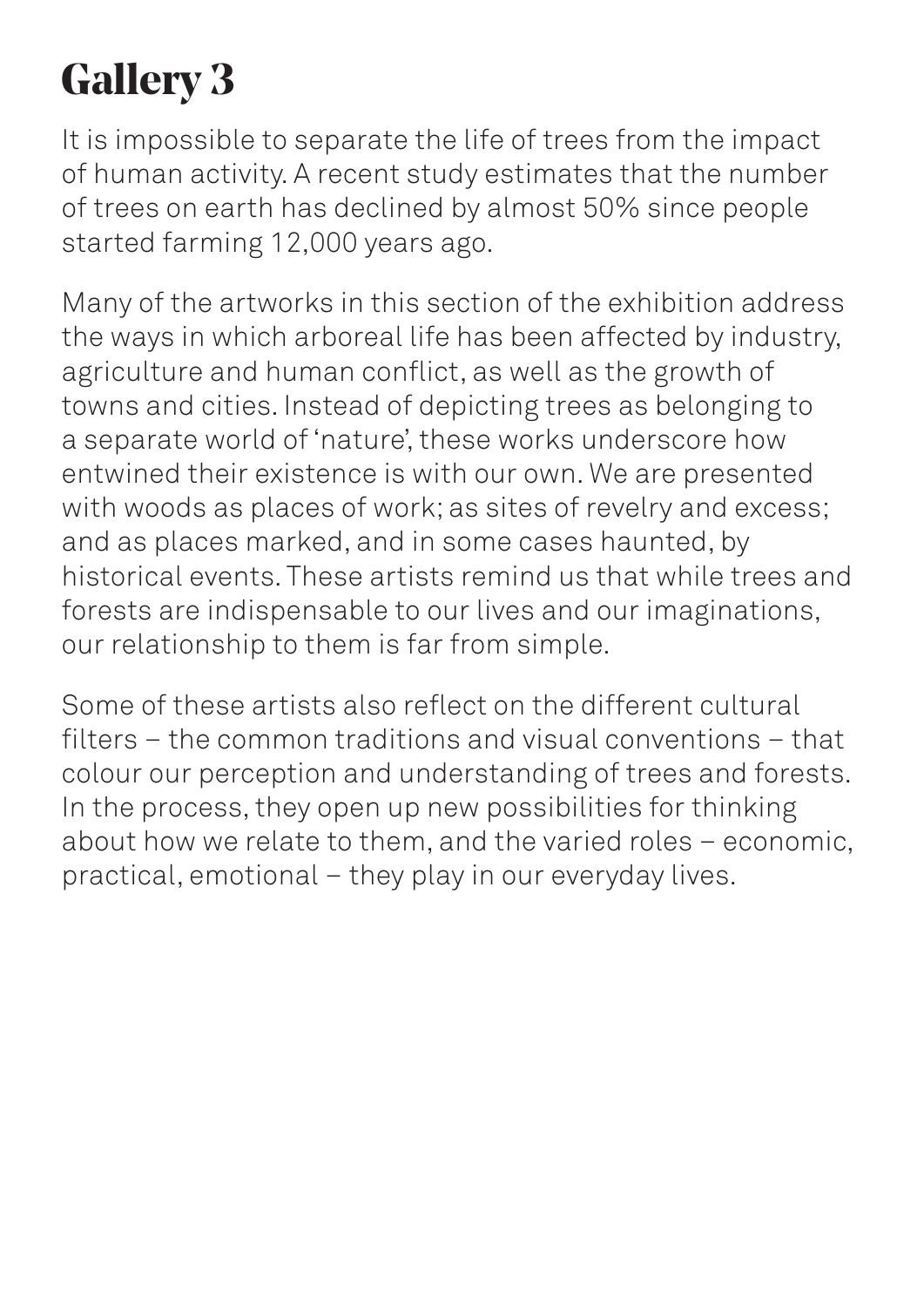# **Zoe Leonard**

b. 1961, Liberty, NY, USA *Untitled* 2000 All C-prints Courtesy the artist, Galerie Gisela Capitain, Cologne and Hauser & Wirth, New York

These photographs are part of a series that Zoe Leonard began in 1998 after returning to New York City from a stay in rural Alaska. After photographing a tree growing outside her window, Leonard began noticing similar trees throughout the city. 'I was amazed by the way these trees grew in spite of their enclosures,' she says, 'bursting out of them or absorbing them.' Leonard has said that these photographs 'synthesise my thoughts about struggle'. For the artist, as well as being 'melancholy images of confinement', they are 'images of endurance. And symbiosis'.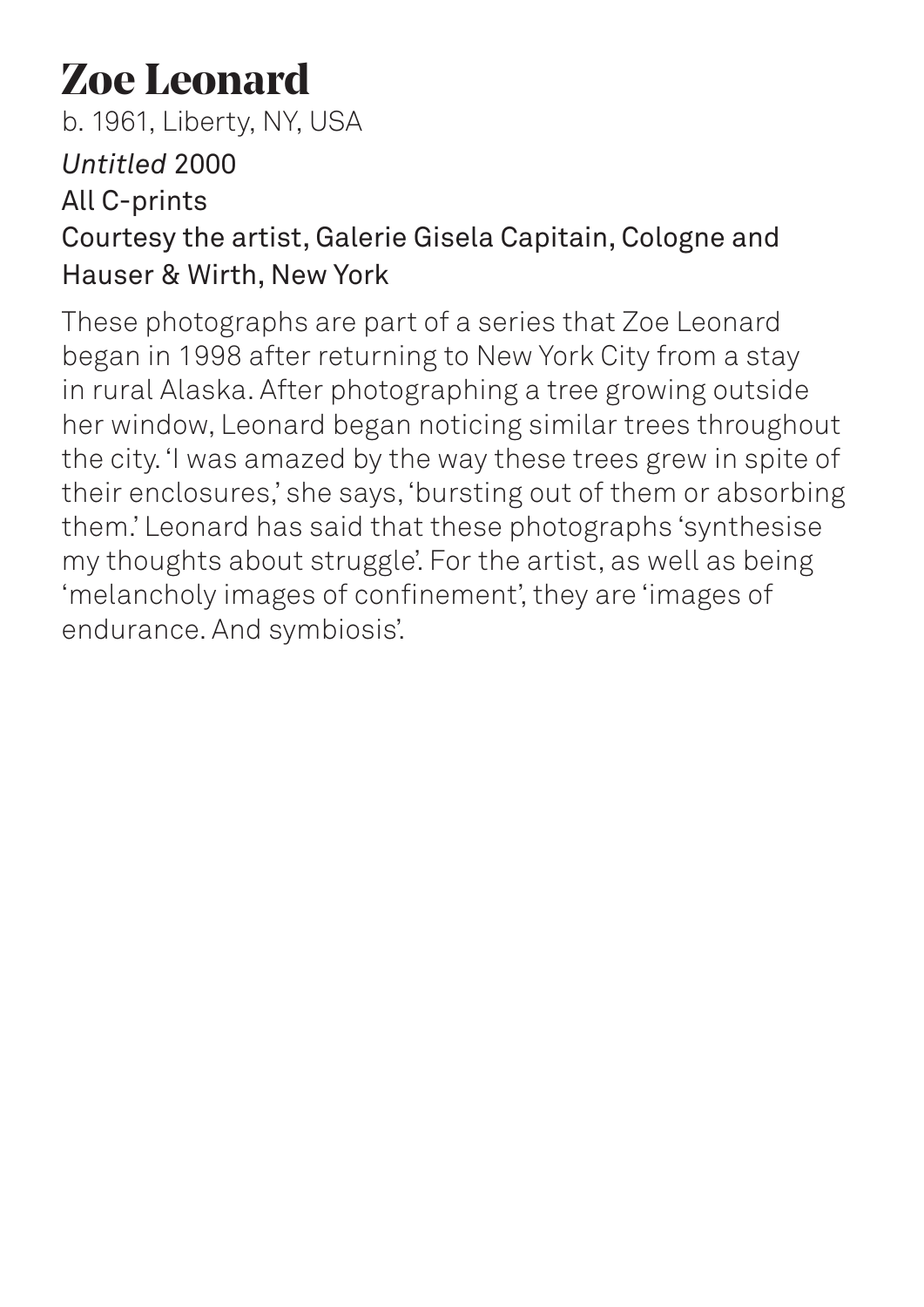# **Luisa Lambri**

b. 1969, Como, Italy *Untitled (Palácio da Indústria #01)* 2003 Lambda print mounted on acrylic Collection Smeets

# **Myoung Ho Lee**

b. 1975, Daejon, South Korea *Tree... #2* 2012 Ink on paper Courtesy Myoung Ho Lee and Gallery Hyundai

### **Yto Barrada**

b. 1971, Paris, France *Terrain Vague – Tanger* (Vacant Lot – Tangier) 2001 Chromogenic print Courtesy Pace Gallery, Sfeir-Semler Gallery, Hamburg, Beirut, and Galerie Polaris, Paris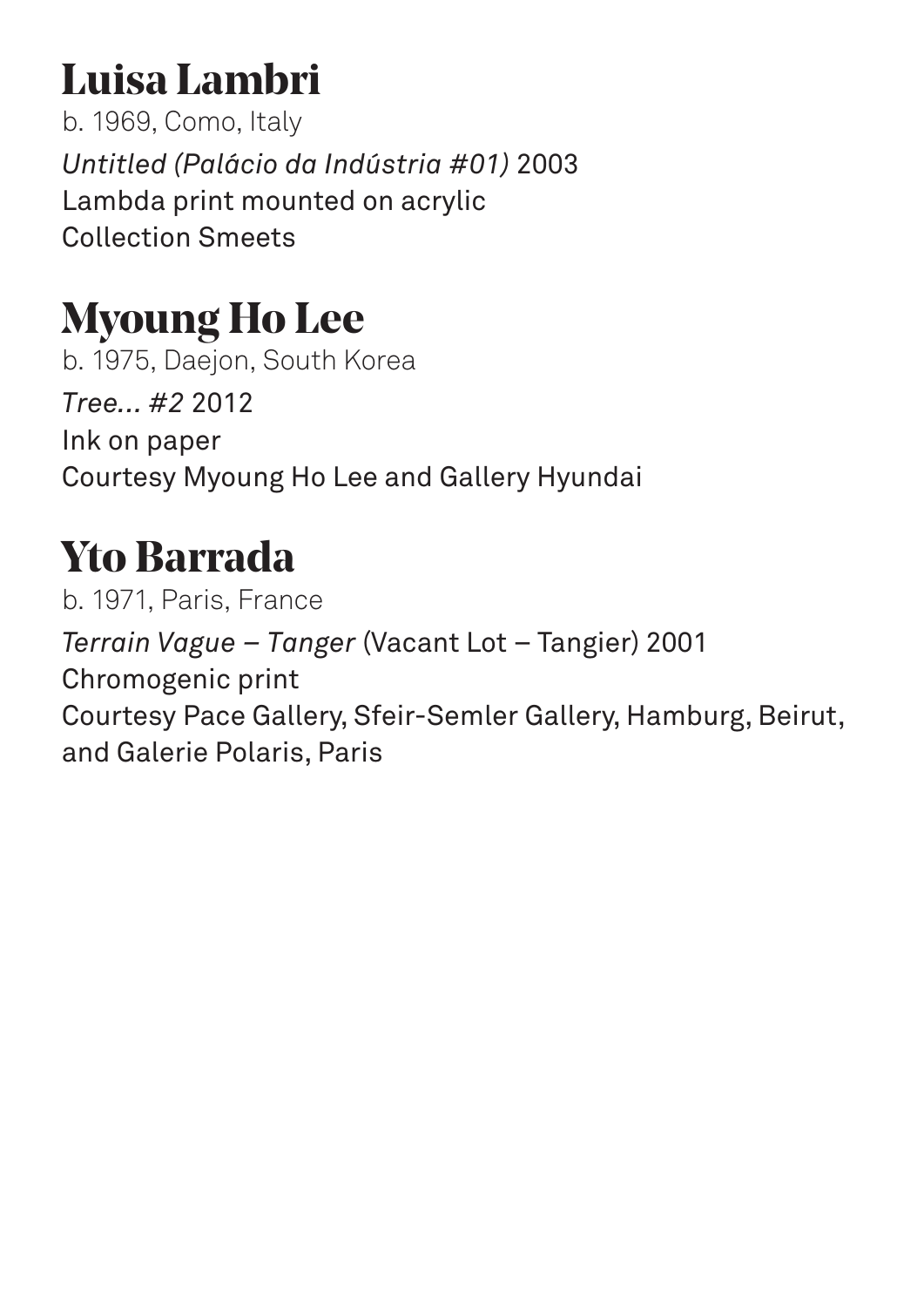# **Gillian Carnegie**

b. 1971, Suffolk, UK *Green and Silver* 2005 Oil on canvas Courtesy Galerie Gisela Capitain, Cologne

*Section* 2015 Oil on canvas Courtesy Galerie Gisela Capitain, Cologne

### **Yto Barrada**

b. 1971, Paris, France *Terrain Vague No. 2 (Vacant Lot No. 2)* 2009 Chromogenic print Courtesy Pace Gallery, Sfeir-Semler Gallery, Hamburg, Beirut, and Galerie Polaris, Paris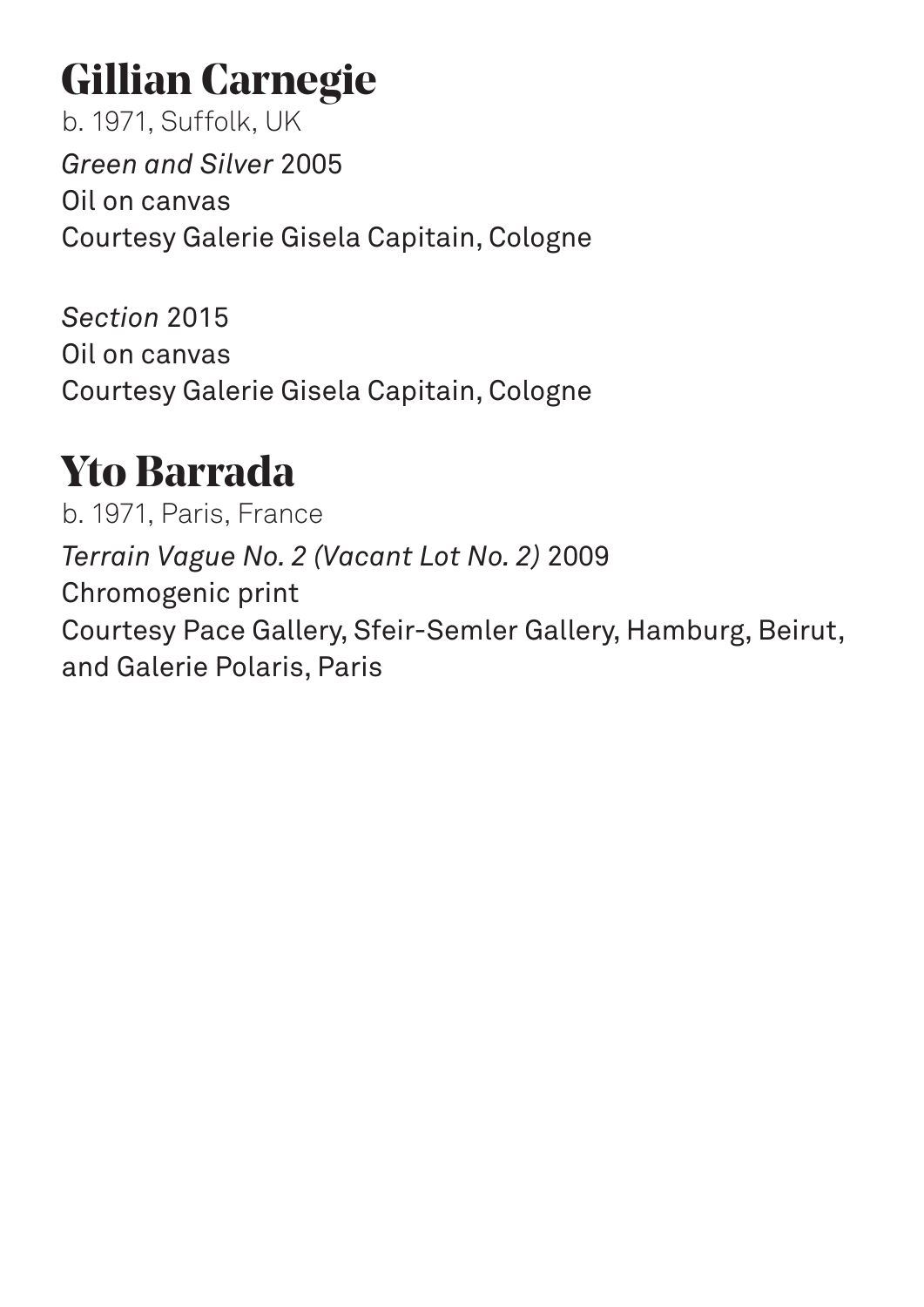# **Robert Adams**

b. 1937, Orange, NJ, USA *Driftwood stump. Clatsop Beach, Clatsop County, Oregon* c.1991 Gelatin silver print Courtesy the artist, Matthew Marks Gallery and Fraenkel Gallery

*Fort Collins, Colorado* 1976 Gelatin silver print Private collection, San Francisco

*Longmont, Colorado* 1976 Gelatin silver print Private collection, San Francisco

### *Above Boulder, Colorado* c.1979 Gelatin silver print Courtesy the artist, Matthew Marks Gallery and Fraenkel Gallery

For the past 50 years, Robert Adams has been making smallscale, black-and-white photographs of the American West that capture the beauty and grandeur of the landscape and look squarely at our impact on it. During the 1970s and 80s, Adams photographed the rapid expansion of cities in central Colorado, a state where he had spent much of his childhood. Later, during the 1990s, he turned his attention to the industrial forestry that was taking place across much of the northwestern United States, decimating ancient woodland. 'The West is gone,' Adams has said. 'What did we do with it? What have we traded for this great forest? What did we get in exchange?'

### No photography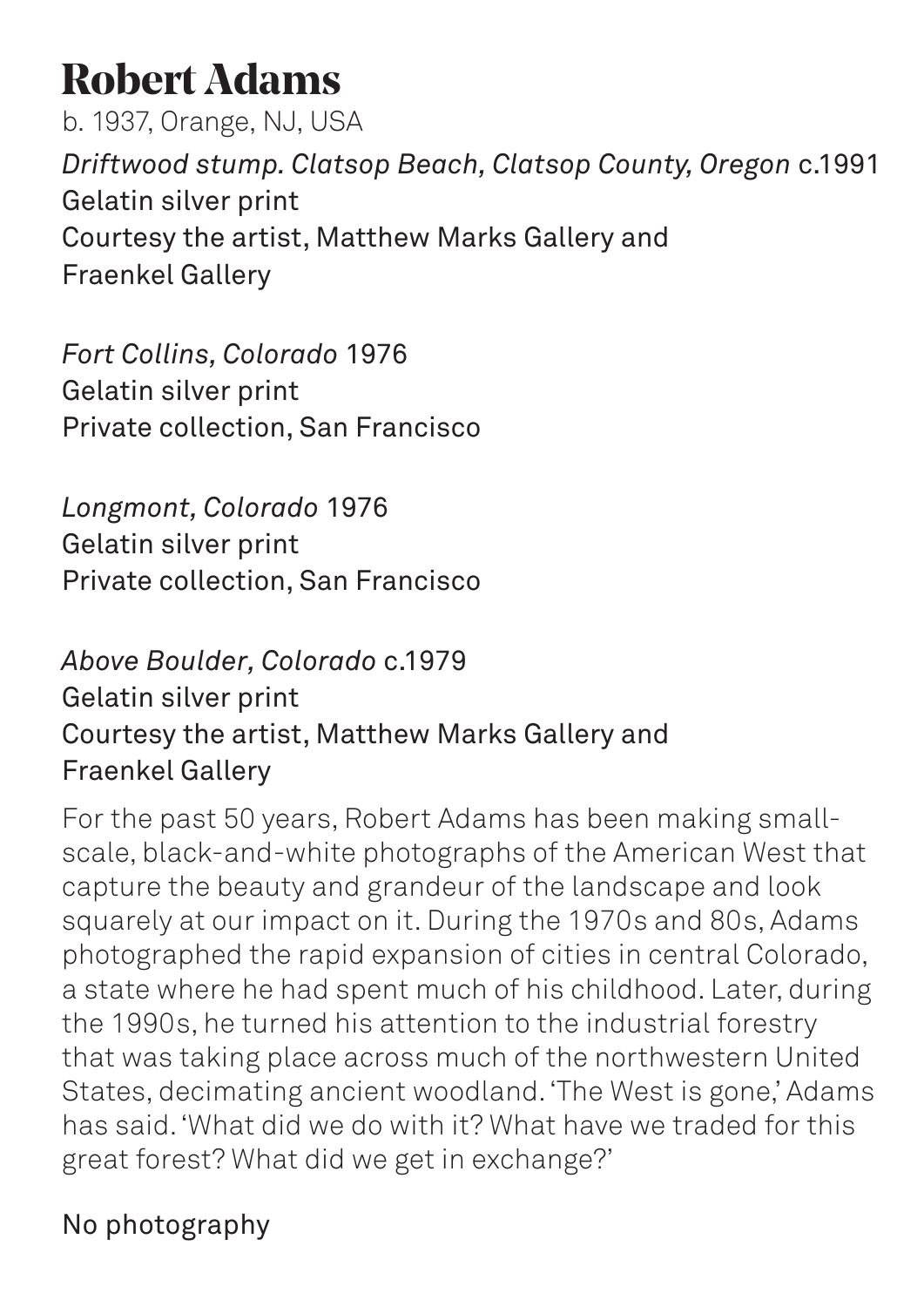# **Steve McQueen**

b. 1969, London, UK

#### *Lynching Tree* 2013 Light box with transparency ISelf Collection

This photograph by artist and filmmaker Steve McQueen was taken during the filming of his feature film *12 Years a Slave* (2013). The film is based on the true story of Solomon Northup – a free man kidnapped and sold into slavery in 1841. The tree in this photograph grows near the city of New Orleans in the state of Louisiana. Before the abolition of slavery, it was used as a gallows to hang African-American slaves, many of whom worked on nearby plantations. The ground beneath the tree still holds the victims' graves.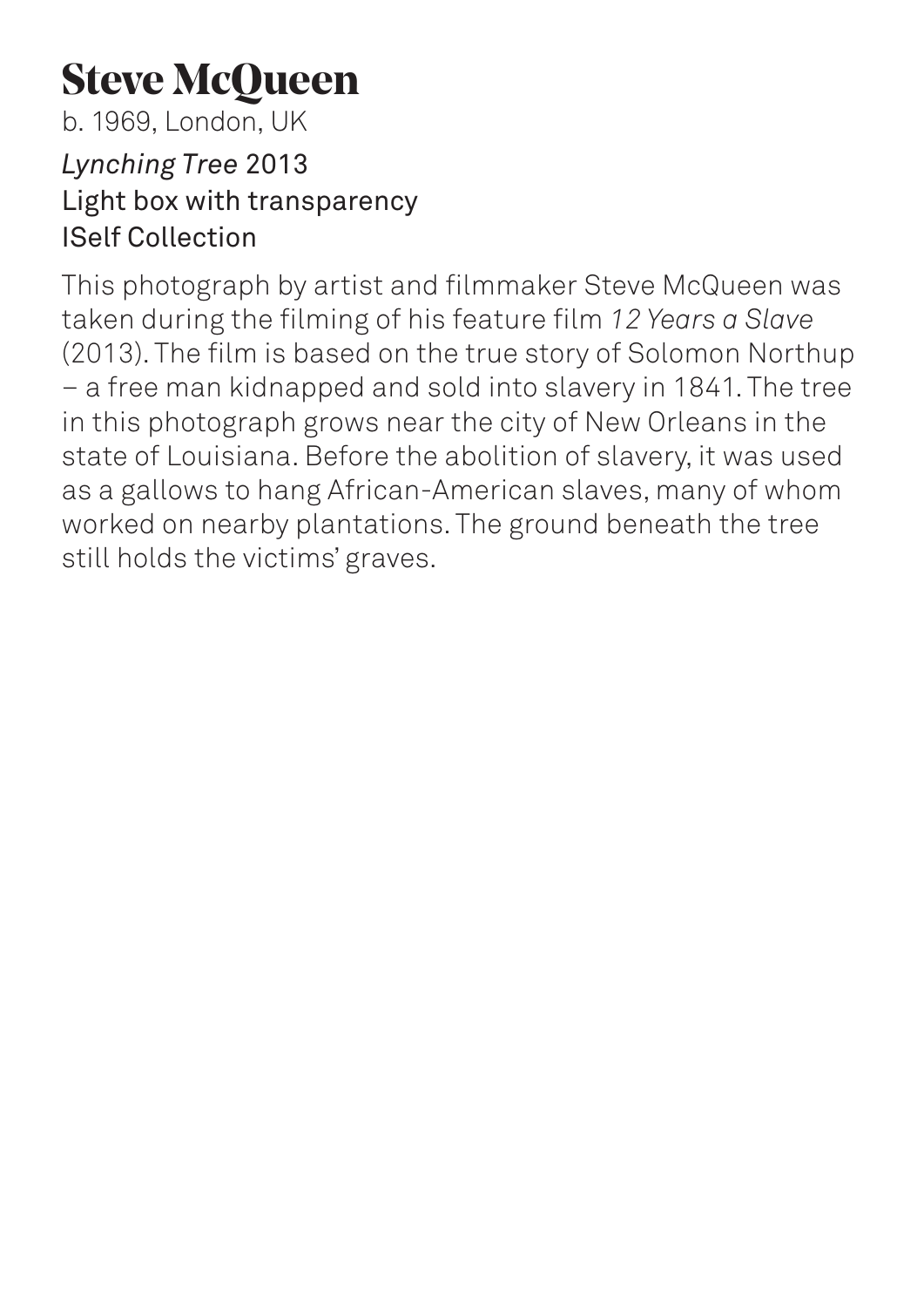### **Sally Mann** b. 1951, Lexington, VA, USA *Deep South, Untitled (Scarred Tree)* 1998 Gelatin silver print – tea-toned

*Deep South, Untitled (Fontainebleau)* 1998 Gelatin silver print – tea-toned Courtesy Gagosian

No photography

In 1998, Sally Mann set out to document the American South, doing so – in part – out of what she describes as 'shame, and some inchoate sense of accountability'. Using antique, 19thcentury equipment she made photographs of places haunted by their own past. Deep South, *Untitled (Fontainebleau)* was taken on the site of a sugar cane plantation in Louisiana, while the 'scarred tree' stands near the site of a Mississippi slave market.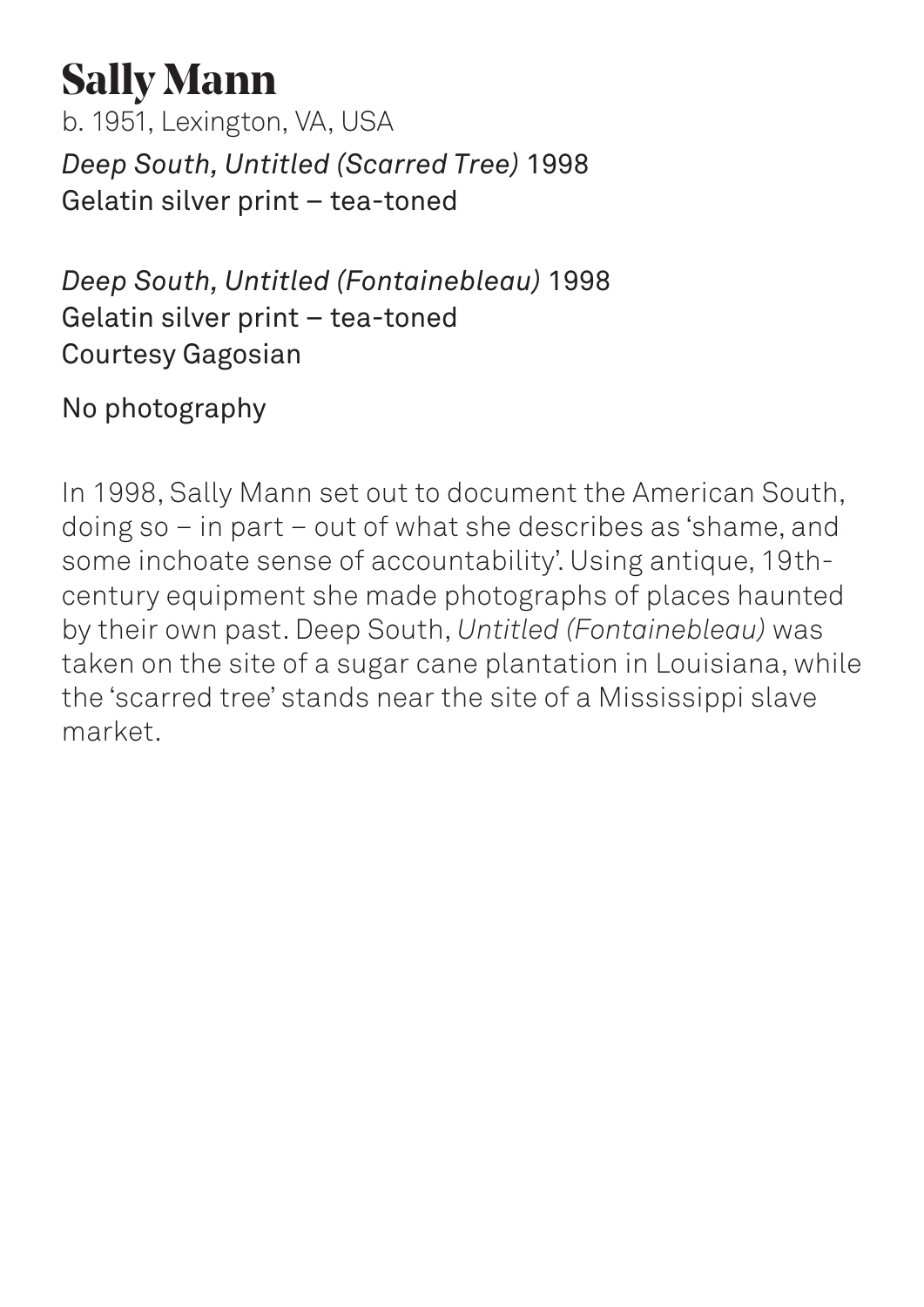# **Jeff Wall**

b. 1946, Vancouver, Canada

### *Daybreak (on an olive farm/ Negev Desert/Israel)* 2011 Colour photograph

### Courtesy the artist and White Cube

This photograph, taken in the Negev desert, depicts Bedouin workers asleep next to the olive grove that they work in by day. The building behind them is one of Israel's largest prisons. Jeff Wall first encountered this scene - or one just like it - during a trip to Israel in 2010, returning at harvest time the following year to photograph it. Speaking of this work, Wall has said: 'I was struck by the freedom of the workers to sleep out under the sky while there are thousands of people sleeping in cells underground just half a mile away.'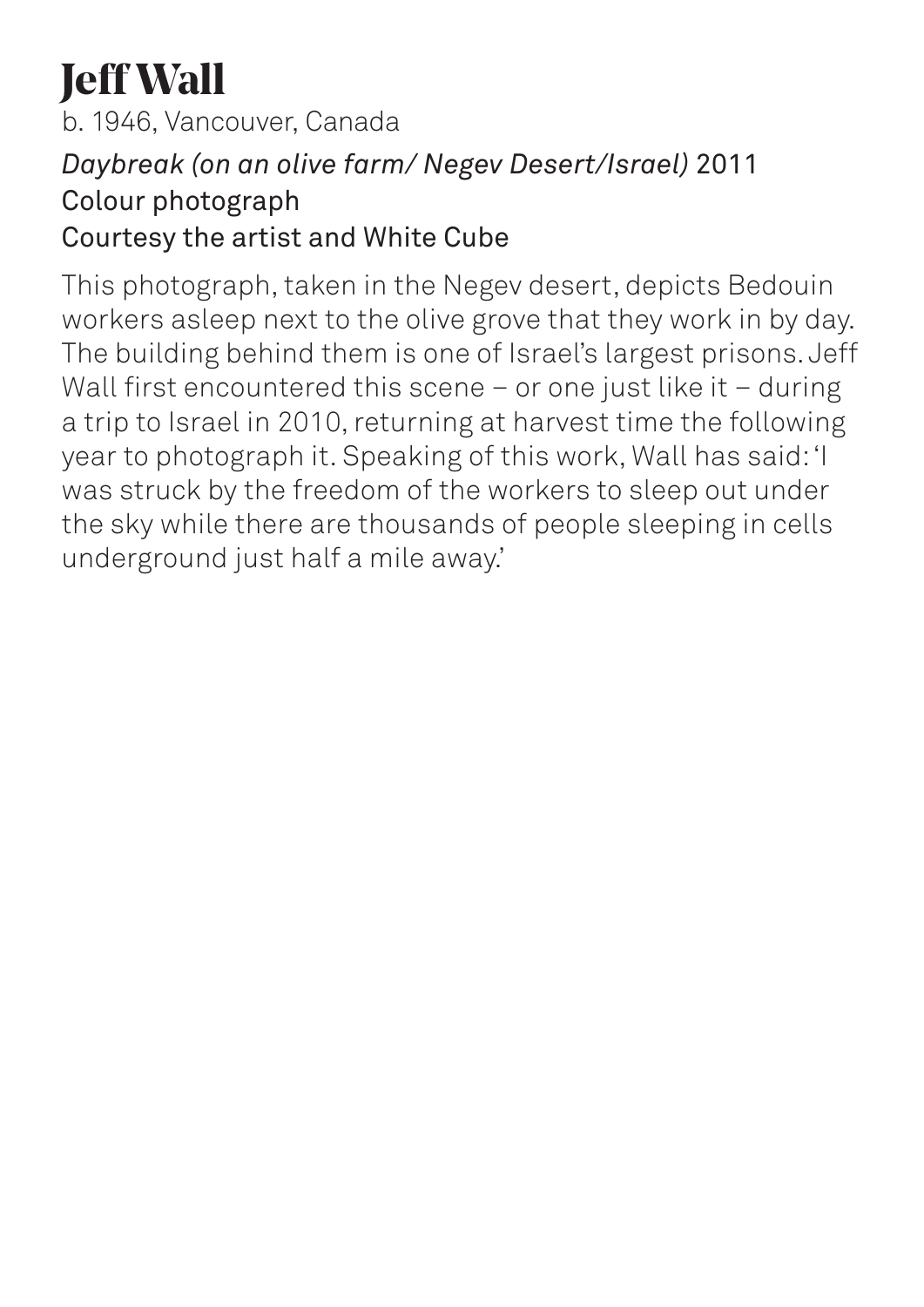# **Jimmie Durham**

b. 1940, USA

### *It should work* 2012 Industrial machine, olive tree knot Private collection, Derbyshire

According to Jimmie Durham, trees are responsible for the development of human civilisation. 'This era should clearly be the Age of Trees,' he argues. 'It would certainly be that, were it not so obviously the Age of Humans.' Wood has played a part in Durham's sculptural assemblages and installations throughout his working life. *It should work* combines the partially carved trunk of a large olive tree with a piece of industrial machinery, summoning thoughts of factory-style harvesting, and the way we put trees to work.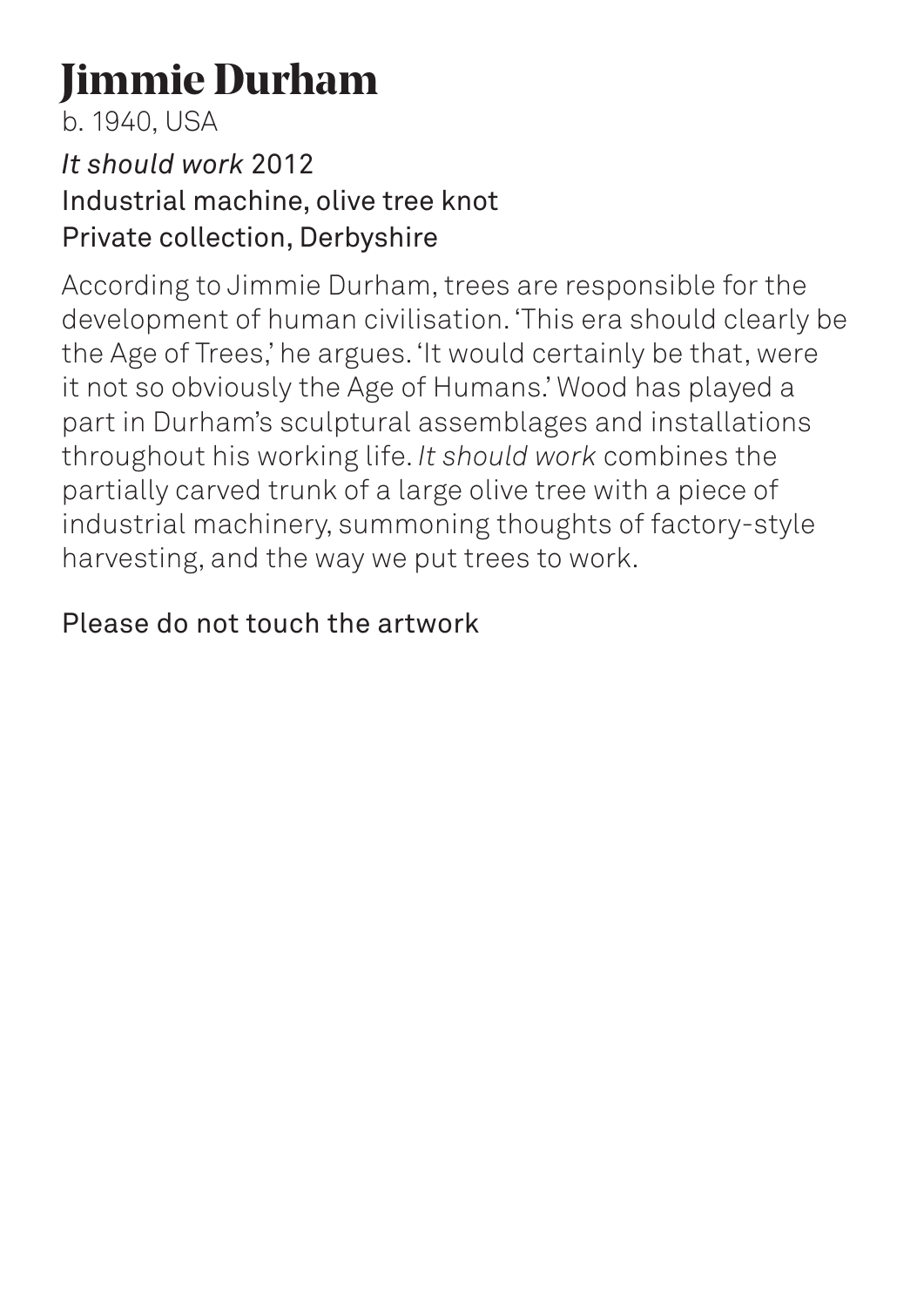# **Roxy Paine**

b. 1966, New York, NY, USA *Rotoplasm* 2012 Stainless steel and enamel Private collection, Tennessee

Please do not touch the artwork

# **Hugh Hayden**

b. 1983, Dallas, TX, USA

### *Zelig* 2013 Sharp-tailed grouse feathers on logs Collection of Joshua Rechnitz, New York

Hugh Hayden thinks of 'feathers and hair and skin and tree bark' as 'organs of identification'. This sculpture takes its name from a film by Woody Allen, in which the comedian plays someone suffering from 'chameleon disorder', who unconsciously mirrors the traits and appearances of those around him. Of his materials, Hayden says, 'I like the idea that I can use something as ubiquitous as a tree to change the way that people think.'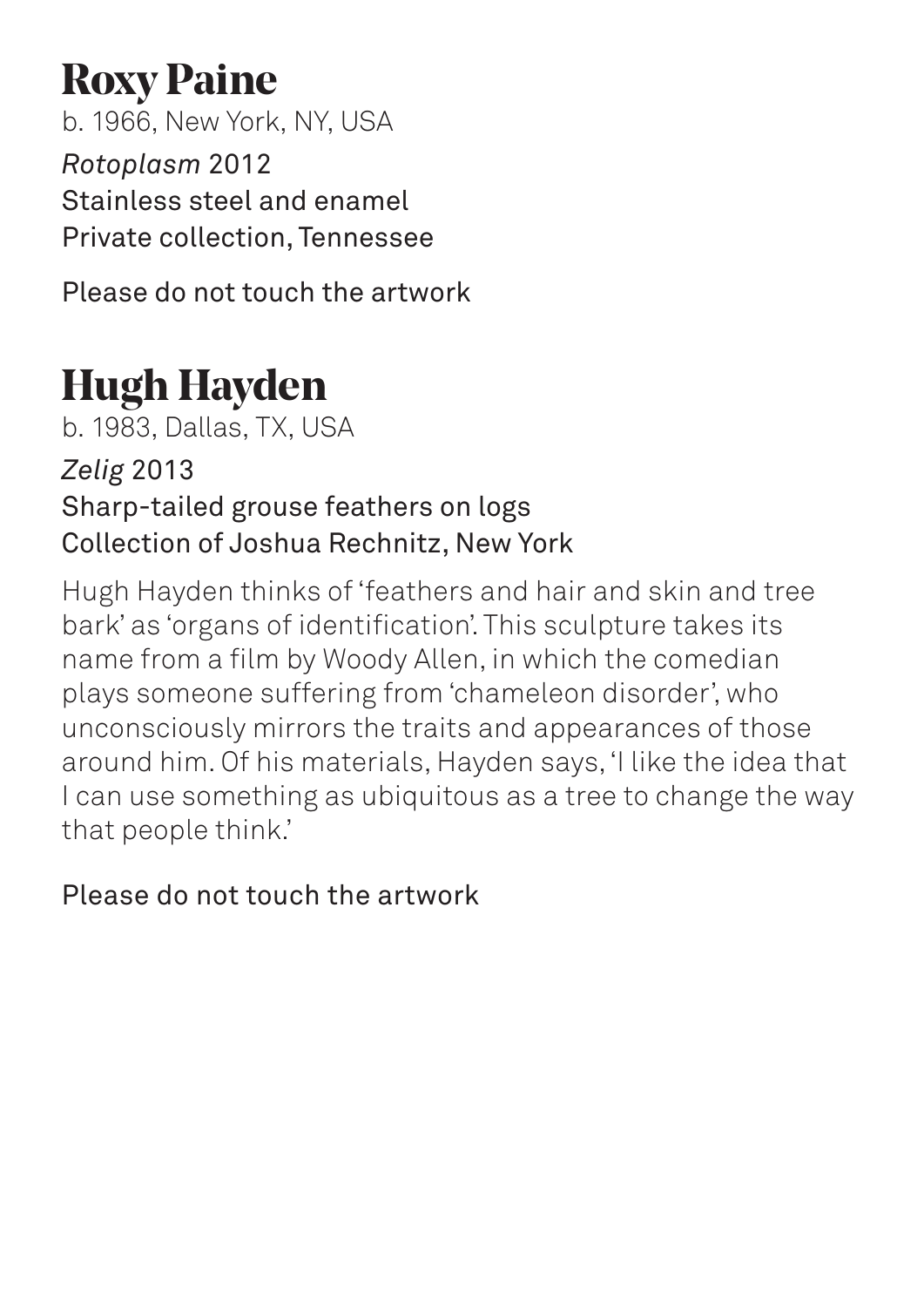# **William Kentridge**

b. 1955, Johannesburg, South Africa *Untitled (Lacking the Courage of the Bonfire)* 2019 Indian ink on found pages Private collection. Courtesy Goodman Gallery

No photography

# **Simryn Gill**

b. 1959, Singapore

*Channel #1– #9* 2014

### All photographs, gelatin silver prints on paper Tate: Purchased with funds provided by Tate Members, Tate Patrons and Tate International Council 2018

Simryn Gill began recording the landscape and built environment of Port Dickson, the town in which she grew up, through photographic series and installations, in the early 1990s. Port Dickson sits on the Malaysian coast of the Straits of Malacca, which – as the main shipping channel between the Indian Ocean and the Pacific Ocean – is one of the busiest shipping lanes in the world. These nine photographs are part of a larger series recording mangrove trees that grow near the town, and the rubbish that regularly gets caught in the branches with the rising and falling tides.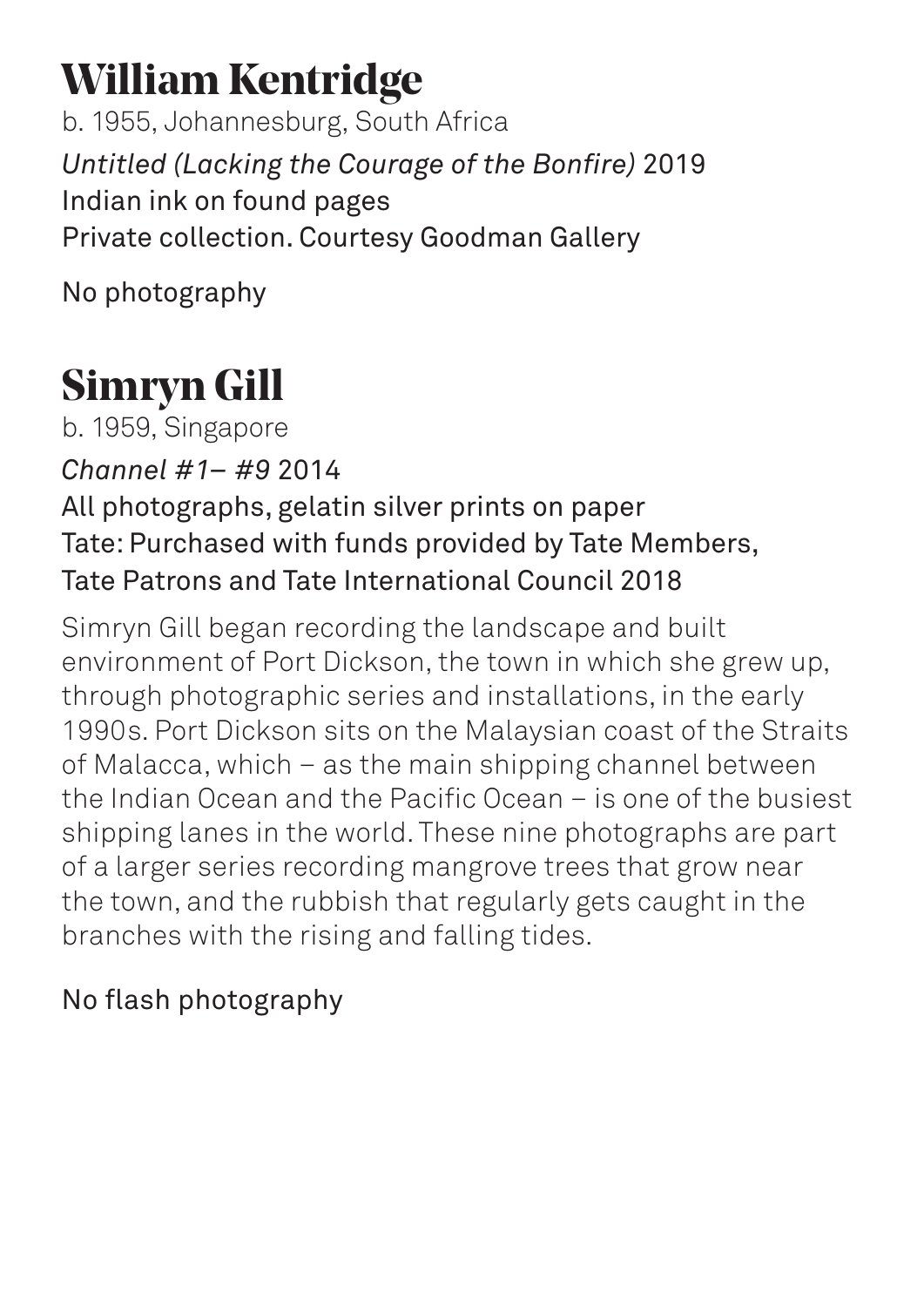# **Johanna Calle**

### b. 1965, Bogotá, Colombia *Perímetros (Nogal Andino)* 2012 Typed text on vintage notarial ledger Archivos Pérez & Calle

Johanna Calle tackles emotive subjects using materials and processes that are, in her words, deliberately 'austere'. In this work, the silhouette of an Andean walnut tree has been formed from dense typewritten text taken from Colombia's 2011 Law of Land Restitution, a law that recognises the rights of people displaced by armed conflict. Calle has typed the text onto blank pages taken from an antique notary book that once recorded changes in land ownership. Like much of Calle's work, this drawing questions the power and authority of the written word over oral traditions. The silhouette of the Andean walnut refers to the historic practice of planting trees to delineate land ownership.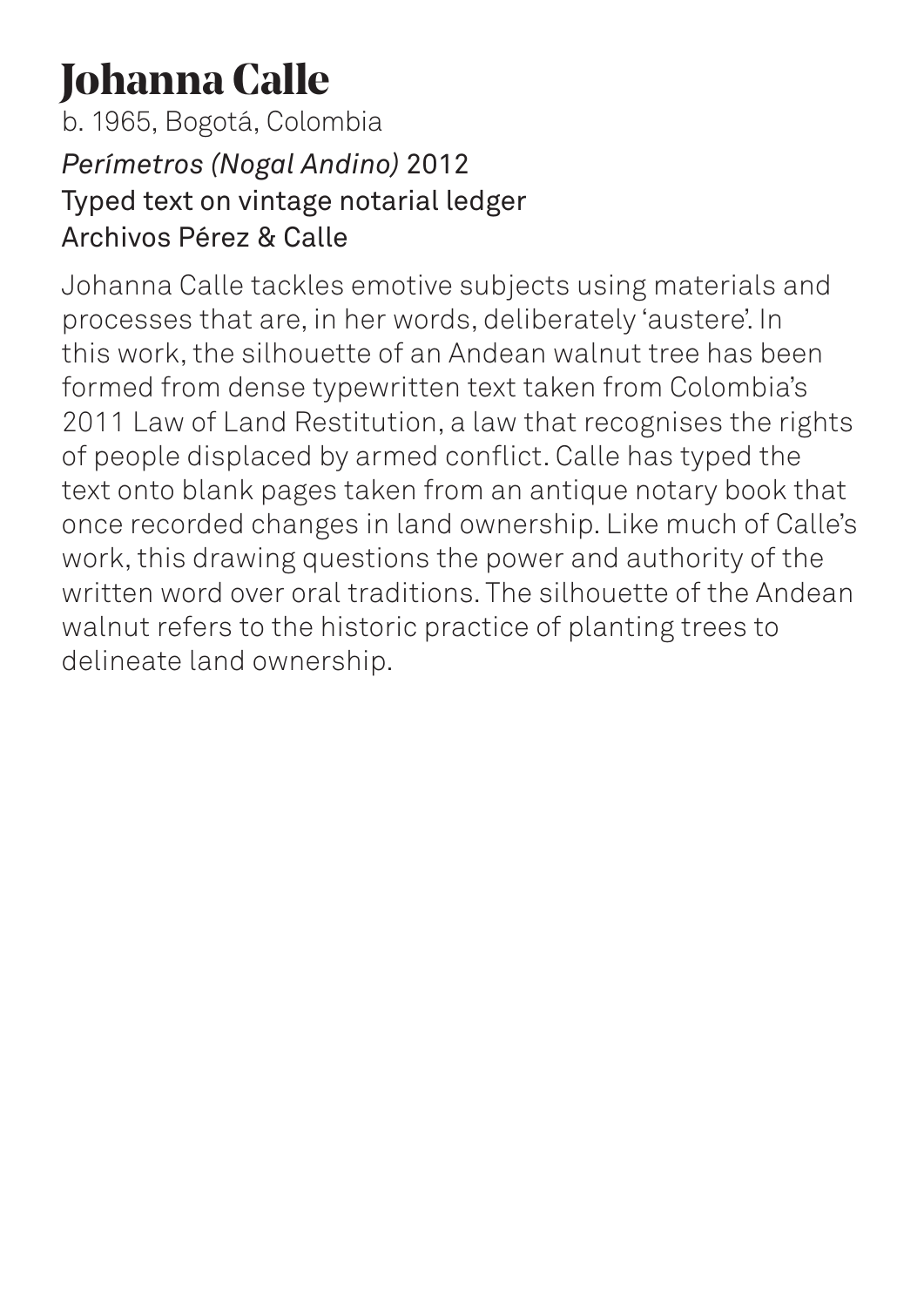# **Abel Rodríguez and Wilson Rodríguez**

b. 1944, Cahuinarí region, Colombia b. 1987, La Chorrera, Amazonas, Colombia

*Terraza Baja* 2018 Acrylic on paper Courtesy the artists and Instituto de Visión

# **Abel Rodríguez**

b. 1944, Cahuinarí region, Colombia

*Terraza Alta II* 2018

Acrylic and ink on paper

### Courtesy the artist and Instituto de Visión

Abel Rodríguez, an elder from the Nonuya ethnic group, native to the Cahuinarí river in the Colombian Amazon, learnt everything he knows about trees and plants from his uncle. He first started drawing in his 60s, having had no prior training. In the 1990s, Rodriguez and his family were displaced from their home as a result of armed conflict. His detailed drawings – which often depict the rainforest's intricate ecosystem as it appears at different times of the year – are made from memory.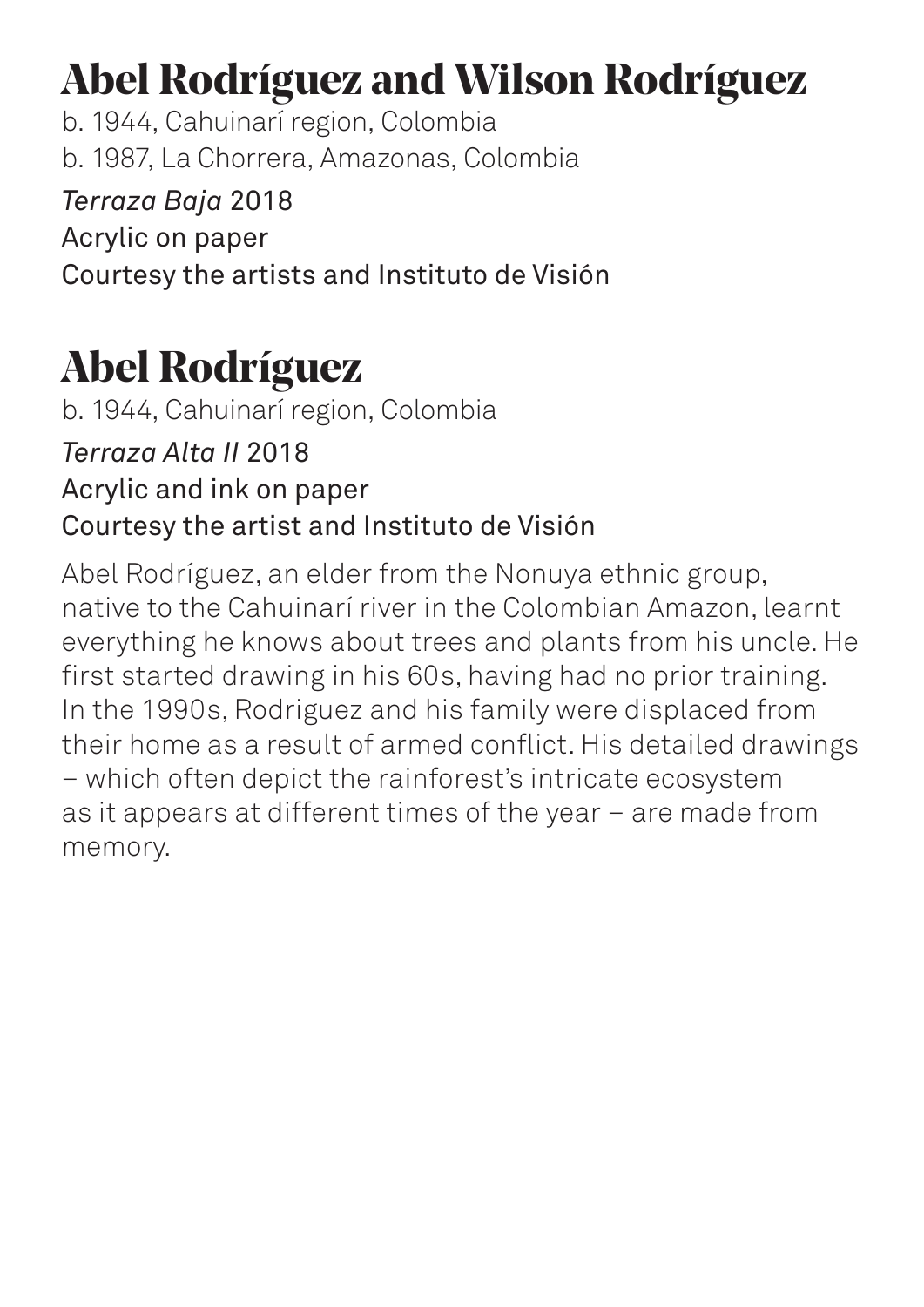# **George Shaw**

b. 1966, Coventry, UK *Trespasser (2)* 2019 Humbrol enamel on canvas Private collection

### *Woodsman 5* 2009 Charcoal on paper Private collection

George Shaw grew up on a post-war council estate on the edge of Coventry. Tile Hill estate and the woods that lie just beyond it have been the main subjects of Shaw's paintings for the past 20 years. 'I don't think it's ever left me,' Shaw states, 'that sense of possibility and familiarity and possible danger lurking out there somewhere beyond.' Shaw made *The Heart of the Wood* during a two-and-a-half-year residency at the National Gallery, London, during which he became fascinated by the woodland setting of many of the paintings in the collection. *Woodsman 5* is one of six monumental drawings of fallen trees that the artist made shortly after the death of his father; the series takes its name from a local pub that had recently been demolished.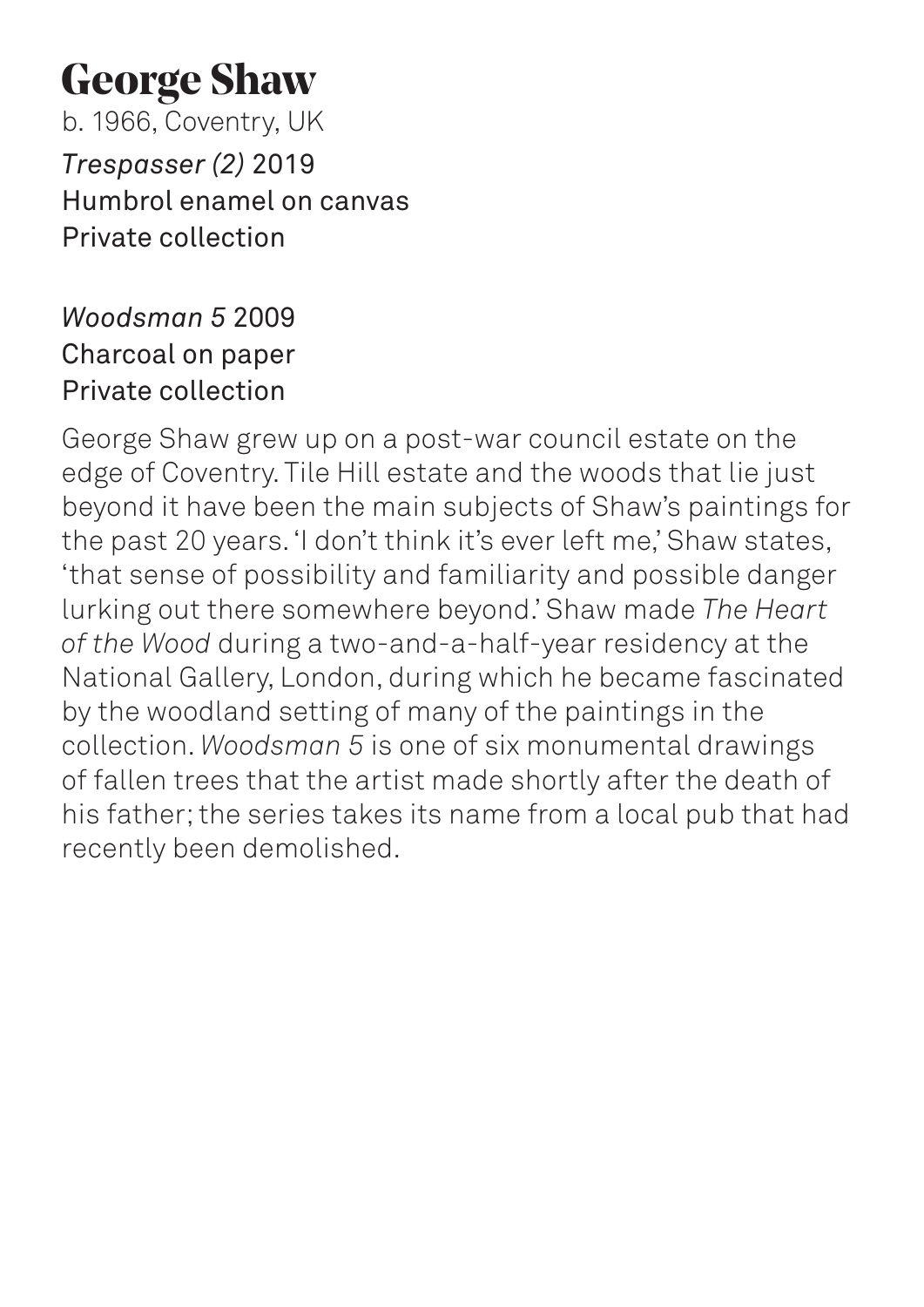# **Peter Doig**

b. 1959, Edinburgh, UK *The Architect's Home in the Ravine* 1991 Oil on canvas Private collection

# **George Shaw**

b. 1966, Coventry, UK *The Heart of the Wood* 2015–16 Humbrol enamel on canvas Courtesy Anthony Wilkinson Gallery, London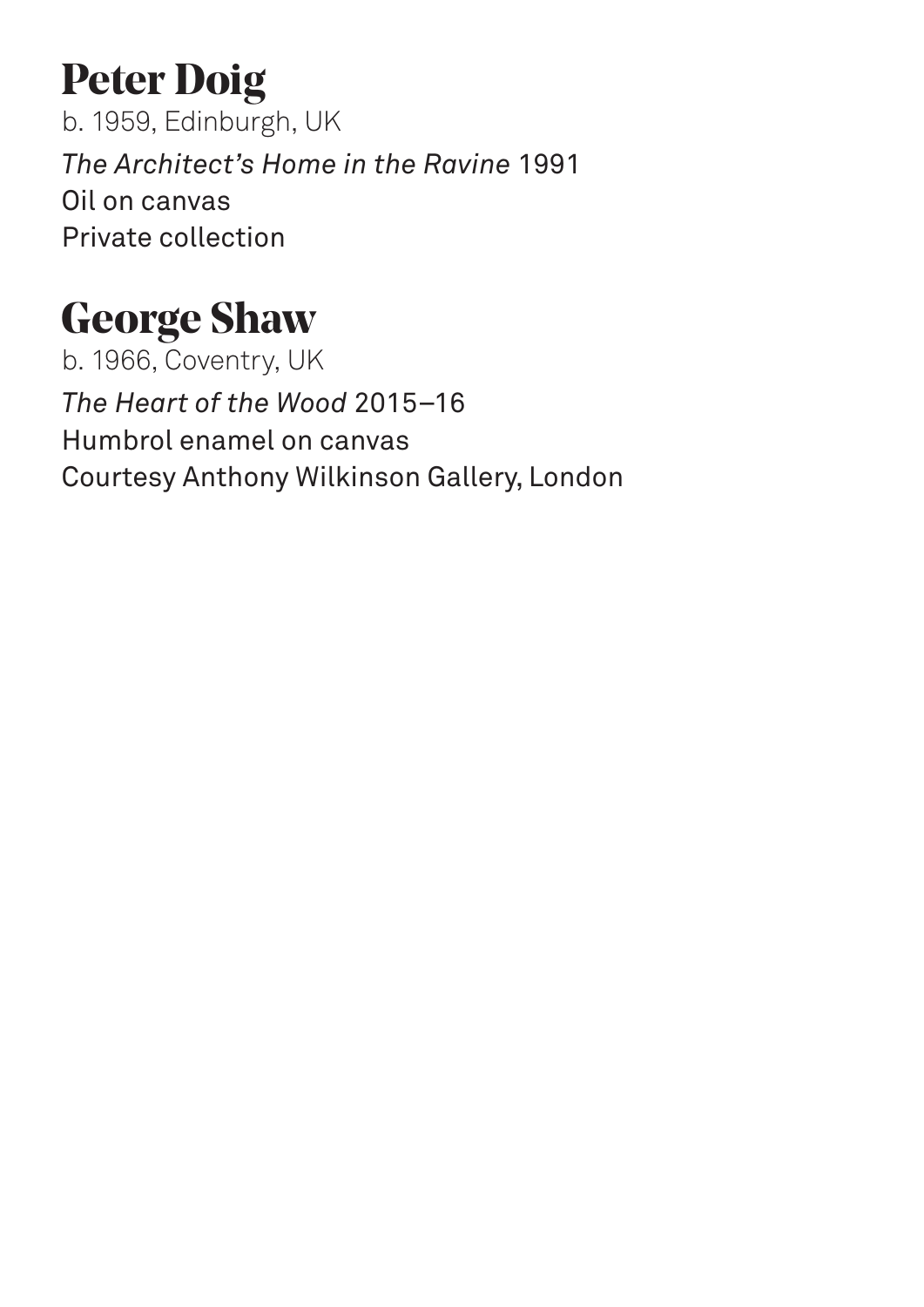# **Mariele Neudecker**

b. 1965, Düsseldorf, Germany

### *And Then the World Changed Colour: Breathing Yellow* 2019 Mixed media including water, acrylic, salt, fibreglass, spotlight Courtesy the artist and Galeria Pedro Cera, Lisbon

With her submerged landscapes, Mariele Neudecker hopes to create a space where 'the real and the imaginary collide'. Her tank sculptures raise questions about how we perceive and respond to images of the world around us, particularly the 'natural' world. In these works, the sublime landscapes depicted by Romantic painters appear simultaneously vast and uneasily contained. Although this forest is empty of people, the artist intends their presence to be felt. We are looking at 'a cultural, human space, not an untouched bit of nature'. The yellow light that suffuses the scene adds to its sense of otherworldliness, and reinforces the idea that this is a landscape contaminated by human activity.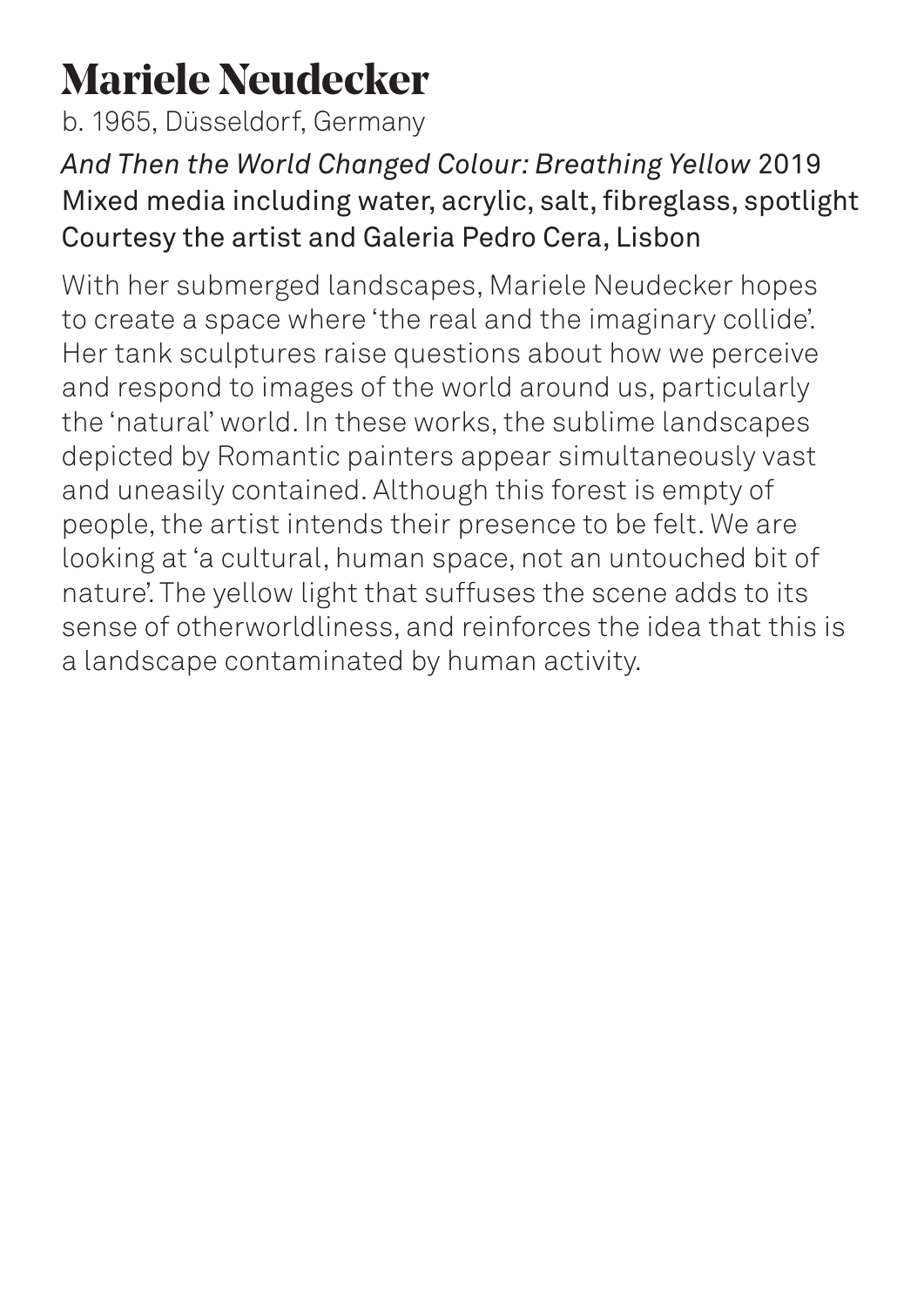# **Mariele Neudecker**

b. 1965, Düsseldorf, Germany *Much Was Decided Before You Were Born* 2001 Photoprint on Alu-dibond Courtesy the artist and Galeria Pedro Cera, Lisbon

# **George Shaw**

b. 1966, Coventry, UK *The New Romantic* 2016–20 Humbrol enamel on canvas Courtesy Anthony Wilkinson Gallery, London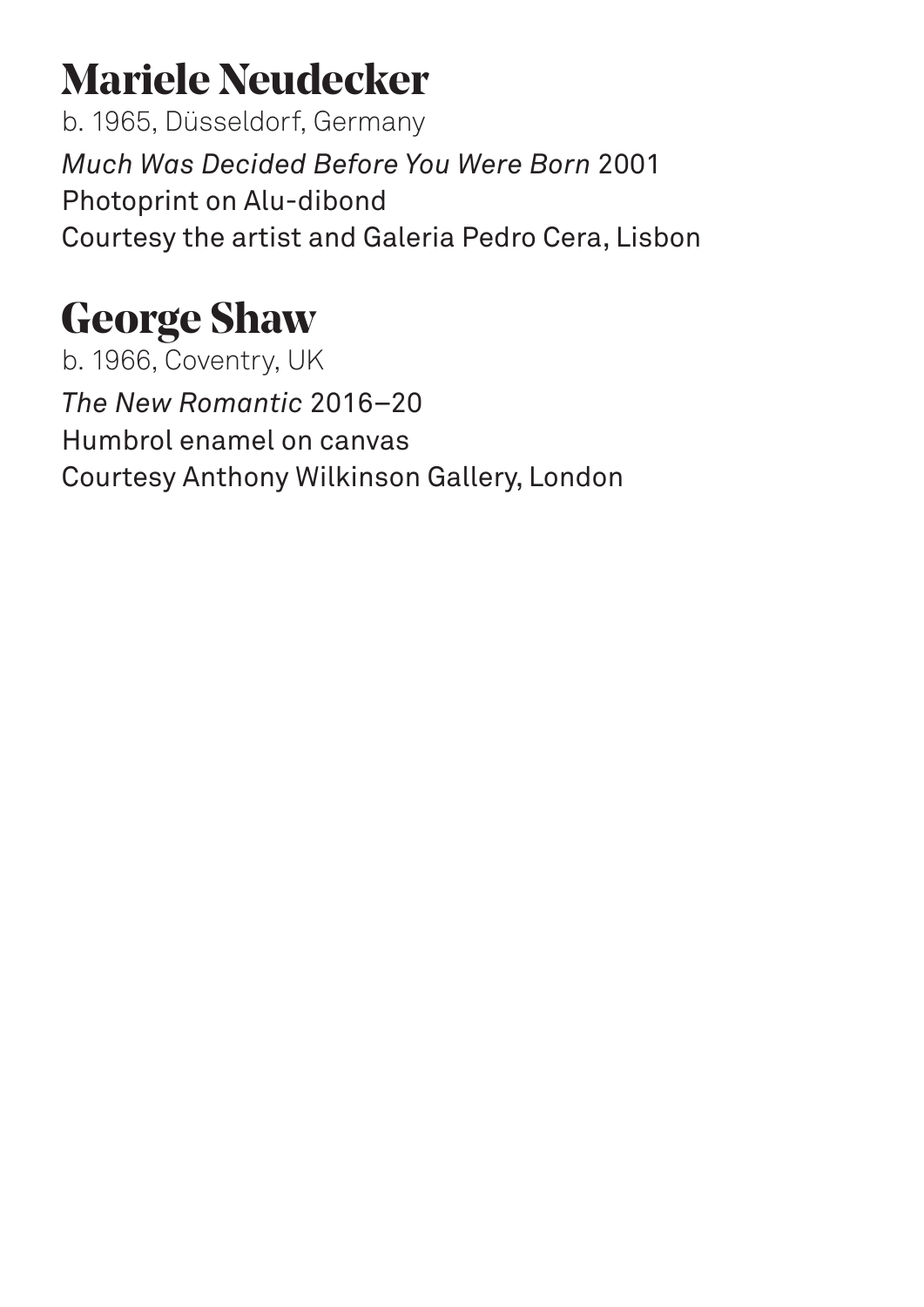# **Galleries 4 & 5**

In *The Tree*, novelist (and amateur naturalist) John Fowles remarks that trees create a variety of times: their existence reflects seasonal changes as well as annual cycles of growth, while their life spans – which can reach thousands of years – often far exceed our own. A tree's rings, meanwhile, comprise a kind of organic recording device that contains information about past climate conditions – including temperature and rainfall – as well as data on events that in some cases date back to earlier eras of human history. As the artist Giuseppe Penone remarks, 'The tree is a being that memorialises the feats of its own existence in its very form.'

A number of artists in this section of the exhibition explore the layered relationship between trees and time. Perhaps unsurprisingly, some of these works read as memorials, or *memento mori*. They confront us with the increasing precarity of arboreal life due to unsustainable human activity, as well as with the relative briefness of our own lives compared to these long-lived organisms. These multifaceted artworks also invite us to recalibrate our mental clocks, and to consider the ways in which different living organisms can be seen to inhabit distinct, but co-existing, time zones.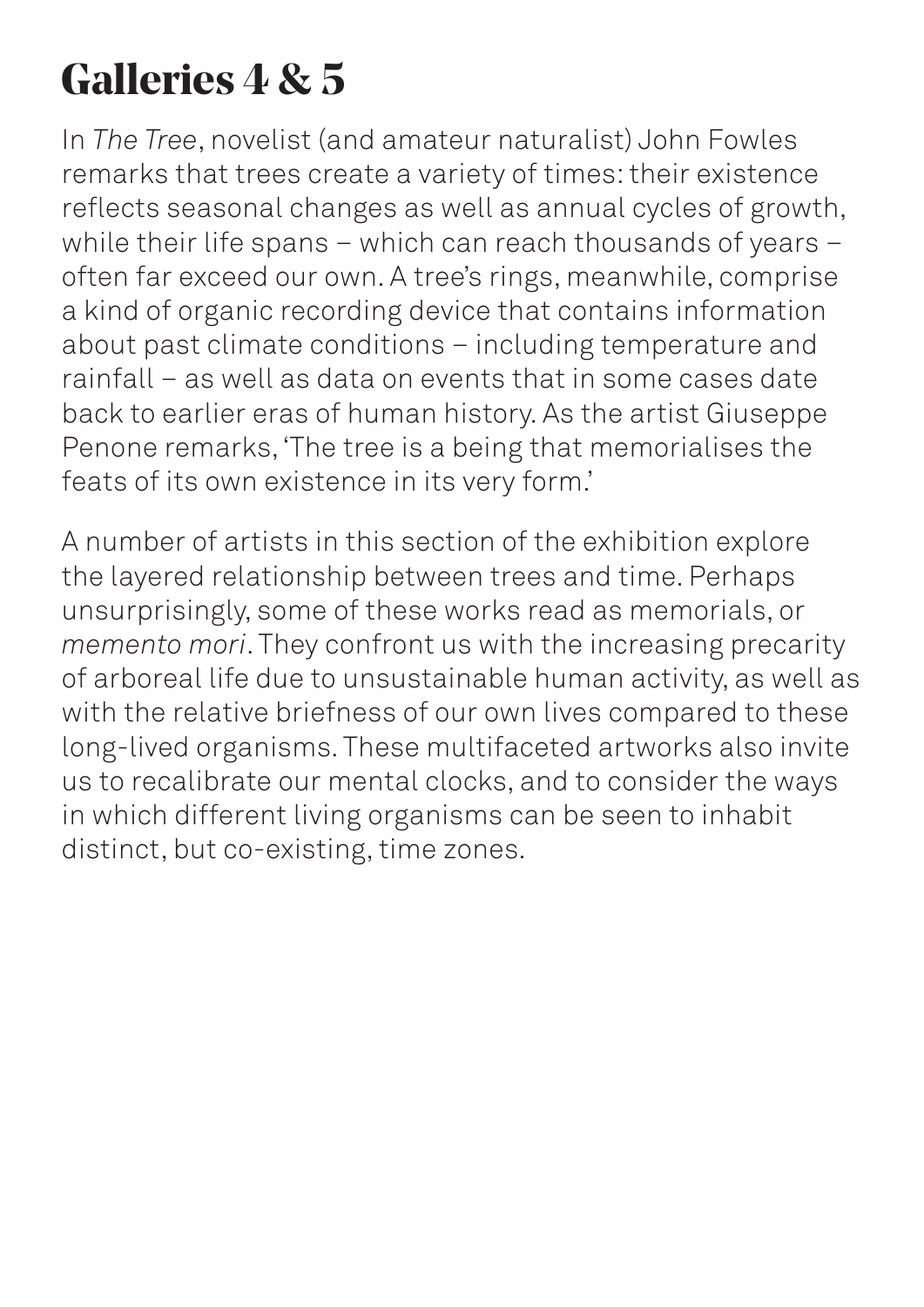# **Pascale Marthine Tayou**

b. 1966, Nkongsamba, Cameroon

### *Plastic Tree B* 2020

### Wild tree, plastic bags, plants and pots Courtesy the artist and GALLERIA CONTINUA, San Gimignano / Beijing / Les Moulins / Habana

The materials that Pascale Marthine Tayou prefers to work with are always, in his words, 'global stuff'. He looks for simple gestures that have a big impact, and is interested in contrast, in mixing beauty and ugliness, for example, and the natural with the inorganic. *Plastic Tree B* is one of a number of sculptures that he has made using trees or branches festooned with the world's most ubiquitous consumer item: the plastic bag. A reminder of the harmful impact of single-use plastic on the environment, this brightly coloured sculpture is also defiantly joyful – a hymn to shifting, improvised beauty found in unexpected places.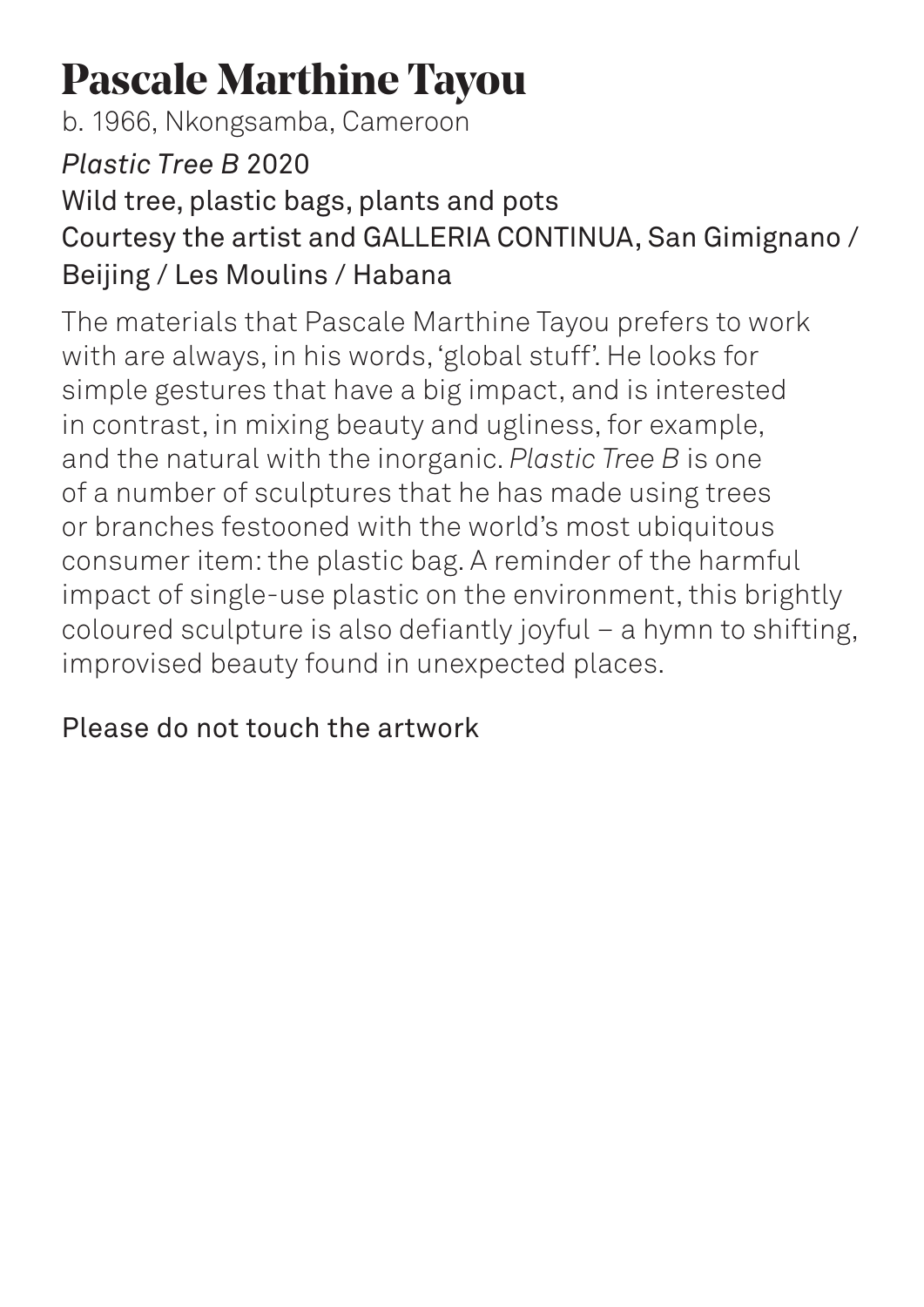# **Jennifer Steinkamp**

b. 1958, Denver, CO, USA

### *Blind Eye, 1* 2018

### Video installation, 2 minutes 47 seconds Courtesy greengrassi, London and Lehmann Maupin, New York and Hong Kong

Jennifer Steinkamp has referred to her animations of trees – including this one, in which we see a birch grove move through the seasons in under 3 minutes – as 'sculptures in the computer'. She creates them using software that lets her 'make things that branch out', including 'veins, trees, flowers'. The title of this work is a play on words. It relates both to the scars known as 'eyes' that are left on birch trees after they lose their branches, and to the fact that  $-$  as she puts it  $-$  'there are so many things that we turn a blind eye to these days', climate change being one of them. With her videos, Steinkamp is not interested in achieving something that is 'ultra-realistic' or 'obviously simulated' but rather a disorientating, 'inbetween' state. In *Blind Eye, 1*, she deliberately 'knocked out the horizon line' in order to create 'different monocular sense of depth' through layering, scale and speed.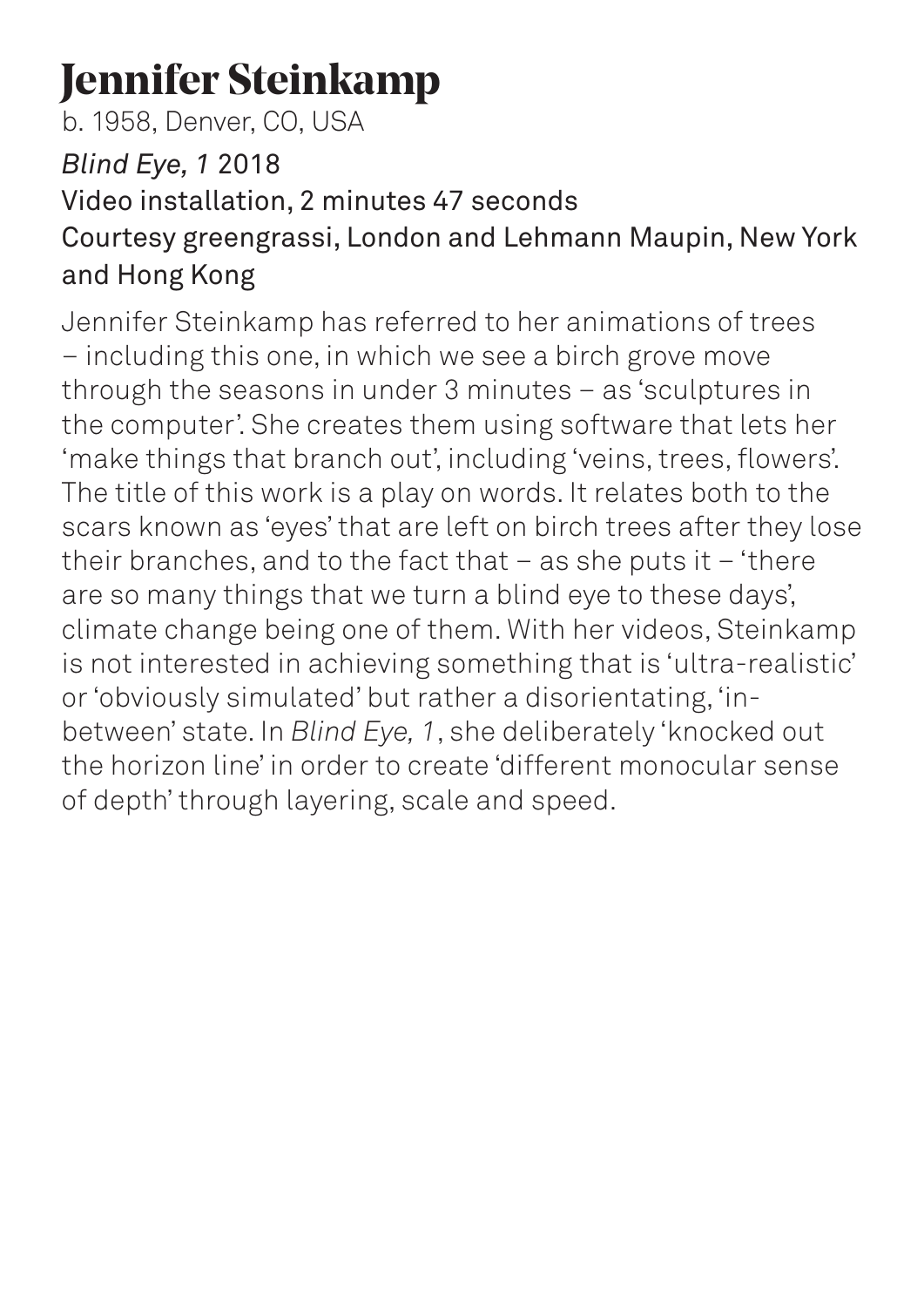# **Jean-Luc Mylayne**

b. 1946, Marquise, France *No. 304, Mars Avril 2005* 2005 C-print Courtesy Mylène & Jean-Luc Mylayne and Sprüth Magers

# **Jean-Luc Mylayne**

b. 1946, Marquise, France *No. 284, Février Mars 2004* 2004 C-print

### Courtesy Mylène & Jean-Luc Mylayne and Sprüth Magers

Jean-Luc Mylayne uses a combination of different lenses, each stacked one on top of the other, to create his photographs. Doing so enables him to achieve multiple points of focus within a single image. Mylayne has been taking photographs of common species of birds since 1976. As well as technical ingenuity, his photographs are the result of time and patience. Having chosen the exact location of his shot, Mylayne will wait for as long as it takes for the desired bird to enter the frame. This might take anything from one to three months – a duration recorded in the title of each image. The mutually supportive, symbiotic relationship between birds and trees is reflected in the equal amount of attention that Mylayne gives to each element of his shot. To him, the birds he captures are inseparable from their habitat: 'I see everything as an ensemble,' he explains.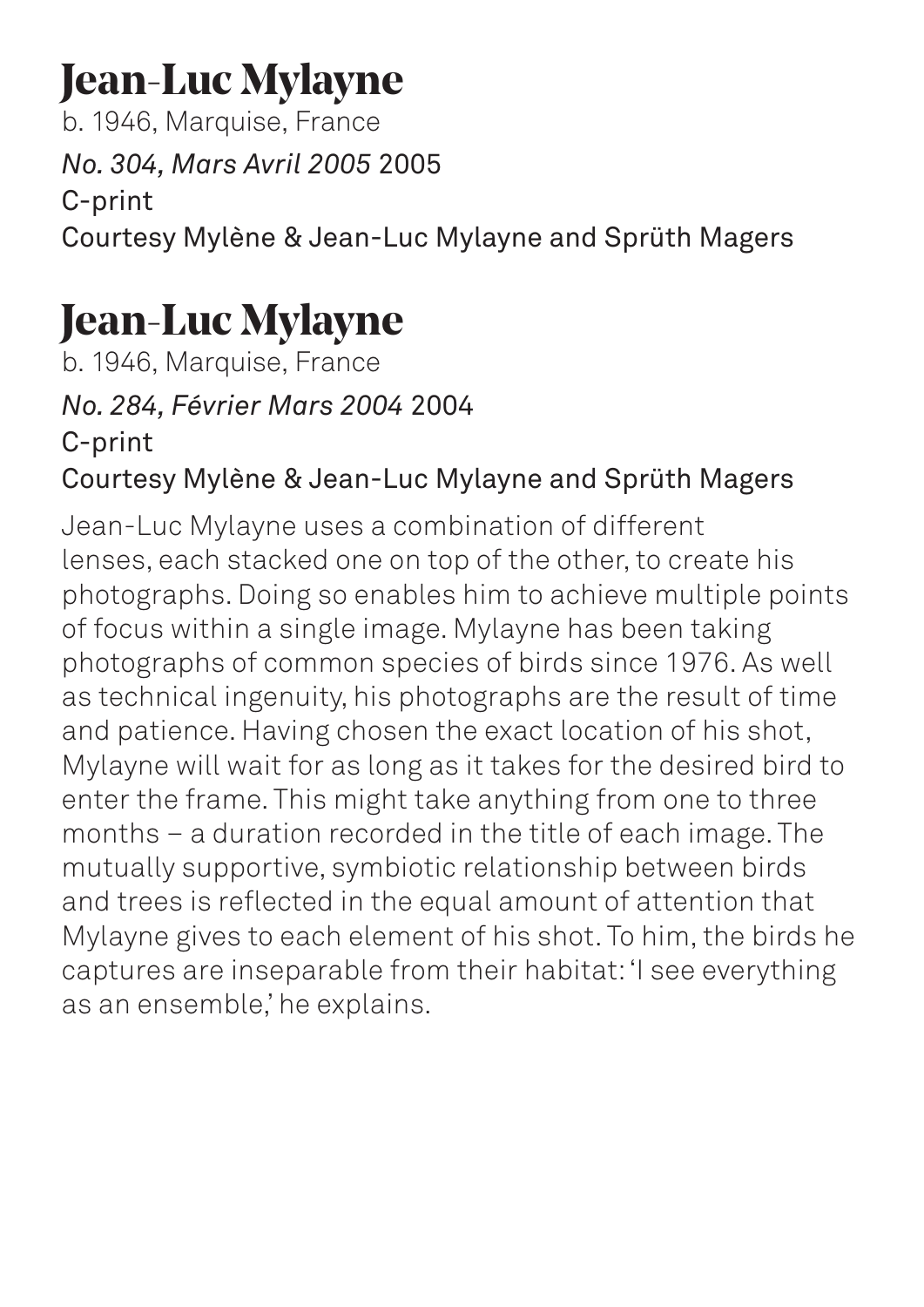# **Rachel Sussman**

b. 1975, Baltimore, MD, USA *Spruce Gran Picea #0909-11A07 (9,550 years old; Fulufjället, Sweden)* 2009 Archival print Courtesy the artist

Between 2004 and 2014, Rachel Sussman travelled the world photographing the world's oldest living things. Sussman's project, which she describes as 'part art, and part science', helps us consider what she calls 'deep time', which far exceeds our own human time frame. It was Jomon Sugi, the ancient Japanese cedar growing on the remote island of Yakushima, that provided the catalyst for the project. All of the organisms that she has photographed since have been more than 2,000 years old. To Sussman, her photograph of the 9,550-year-old spruce gran picea is not just a portrait of a tree, but also of climate change. For 9,500 years, this spruce grew close to the ground, only shooting up vertically in the last 50 years due to rising temperatures.

### No photography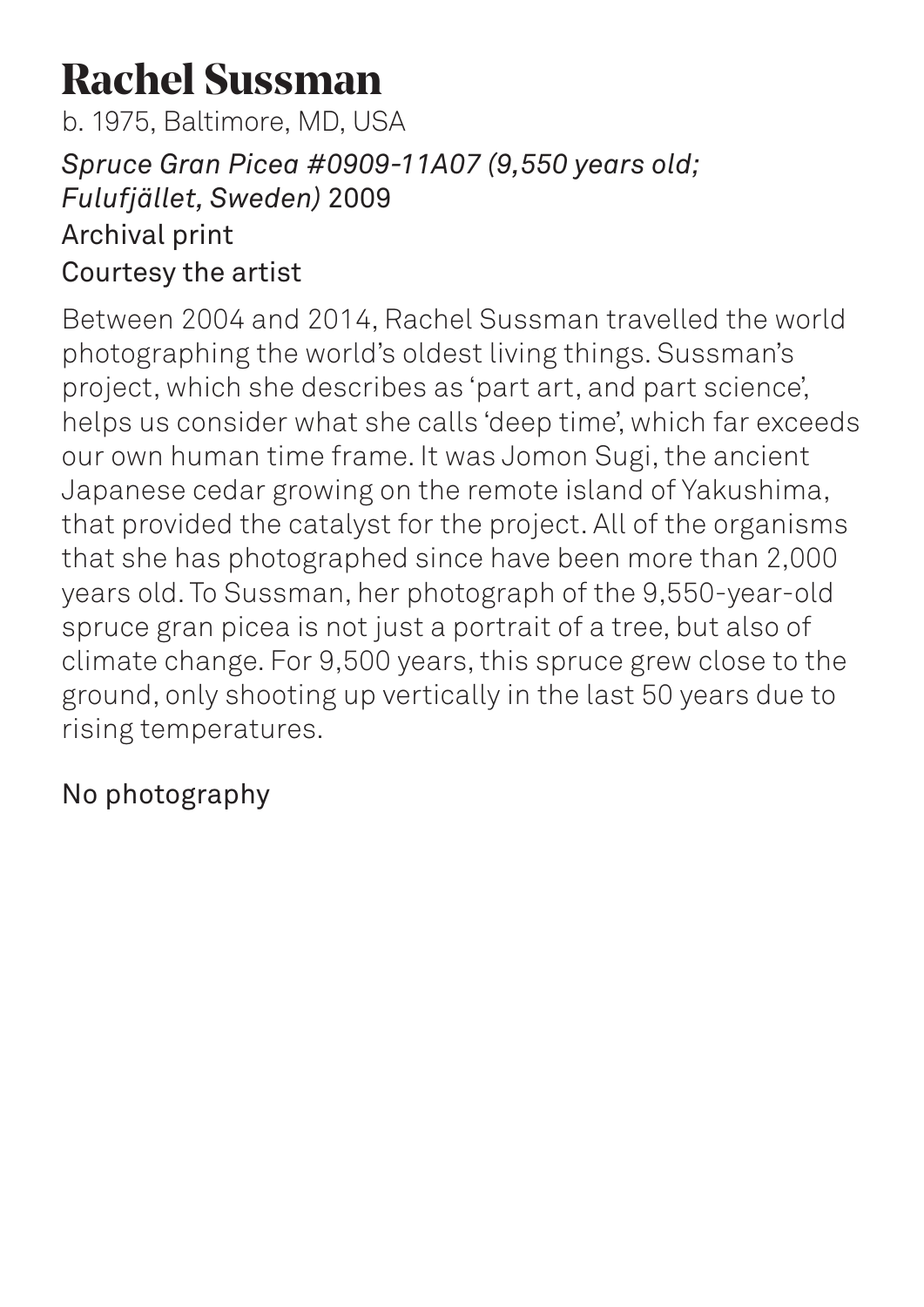# **Rachel Sussman**

### b. 1975, Baltimore, MD, USA Underground Forest #0707-1333 (13,000 years old; Pretoria, South Africa) DECEASED 2007 Archival print Courtesy the artist

The greenery in this photograph is not a shrub, but rather the uppermost crown of an underground tree growing in Pretoria, South Africa. Botanists speculate that these remarkable trees – known collectively as underground forests – have migrated underground in order to avoid being damaged by the area's regular wildfires. This 13,000-year-old clonal tree, like many of the organisms that Sussman photographed, has since been destroyed as a result of human activity, in this case the construction of a new road.

No photography

# **Rachel Sussman**

b. 1975, Baltimore, MD, USA Jomon Sugi, Japanese Cedar #0704-002 (2,180–7,000 years old; Yakushima, Japan) 2004 Archival print Courtesy the artist

No photography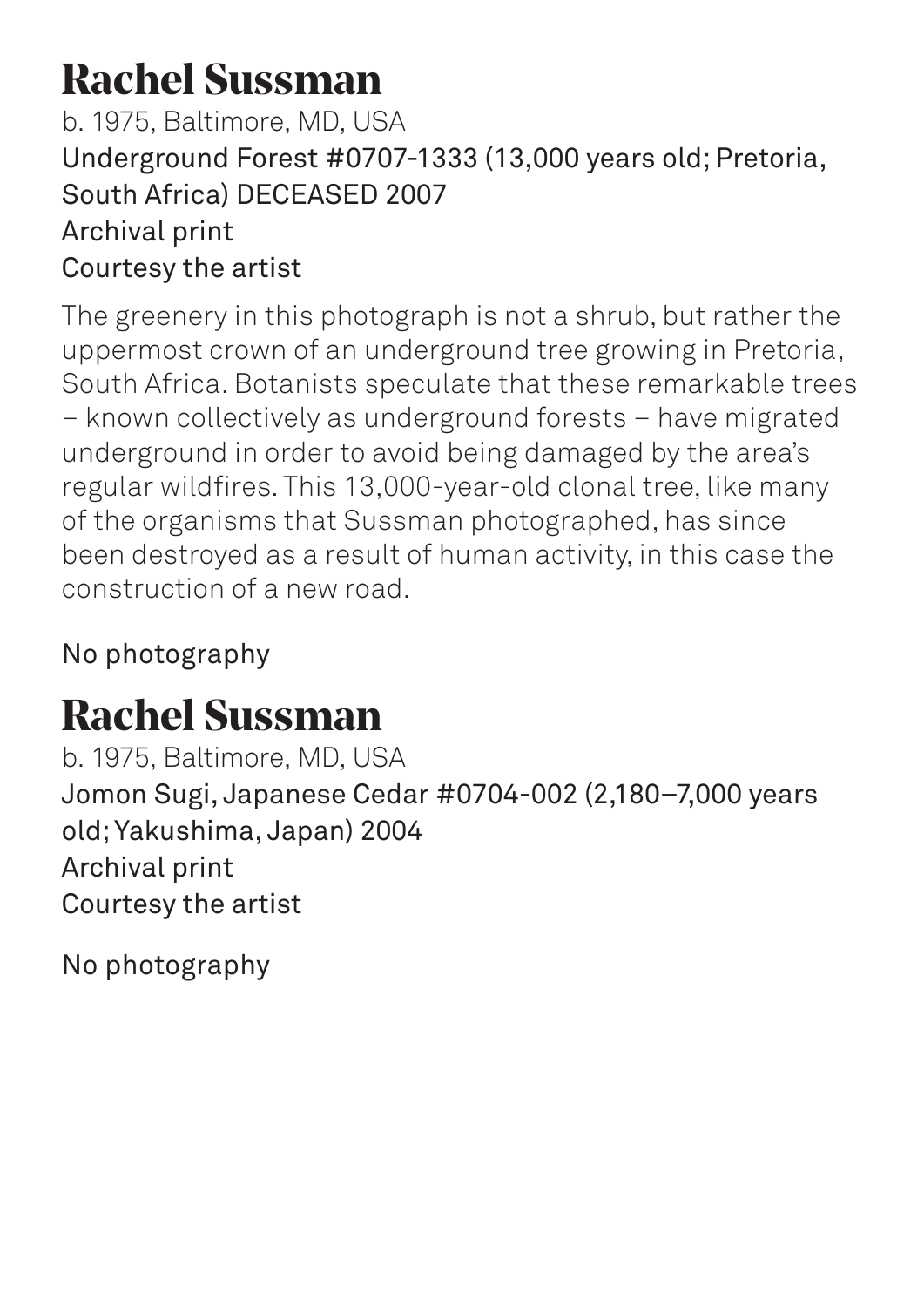# **Virginia Overton**

b. 1971, Nashville, TN, USA *Untitled (Juniperus virginiana)* 2020 Eastern red cedar Courtesy the artist and White Cube

*Untitled* 2014 Eastern red cedar and marbleised mirror Courtesy the artist and White Cube

### *Untitled* 2014 Eastern red cedar and marbleised mirror Private collection

Virginia Overton often works with found or salvaged objects. By bringing them into contact with one another, she explores the qualities of different materials, and the way that they interact. The eastern red cedar in these three works comes from trees that surround Overton's family farm in rural Tennessee. For *Untitled (Juniperus virginiana)*, she has cut the trunks into thin slices and arranged them vertically on the gallery wall. In doing so, she draws attention to the inherent qualities of the raw, untreated wood: its texture, scent and vibrant colour.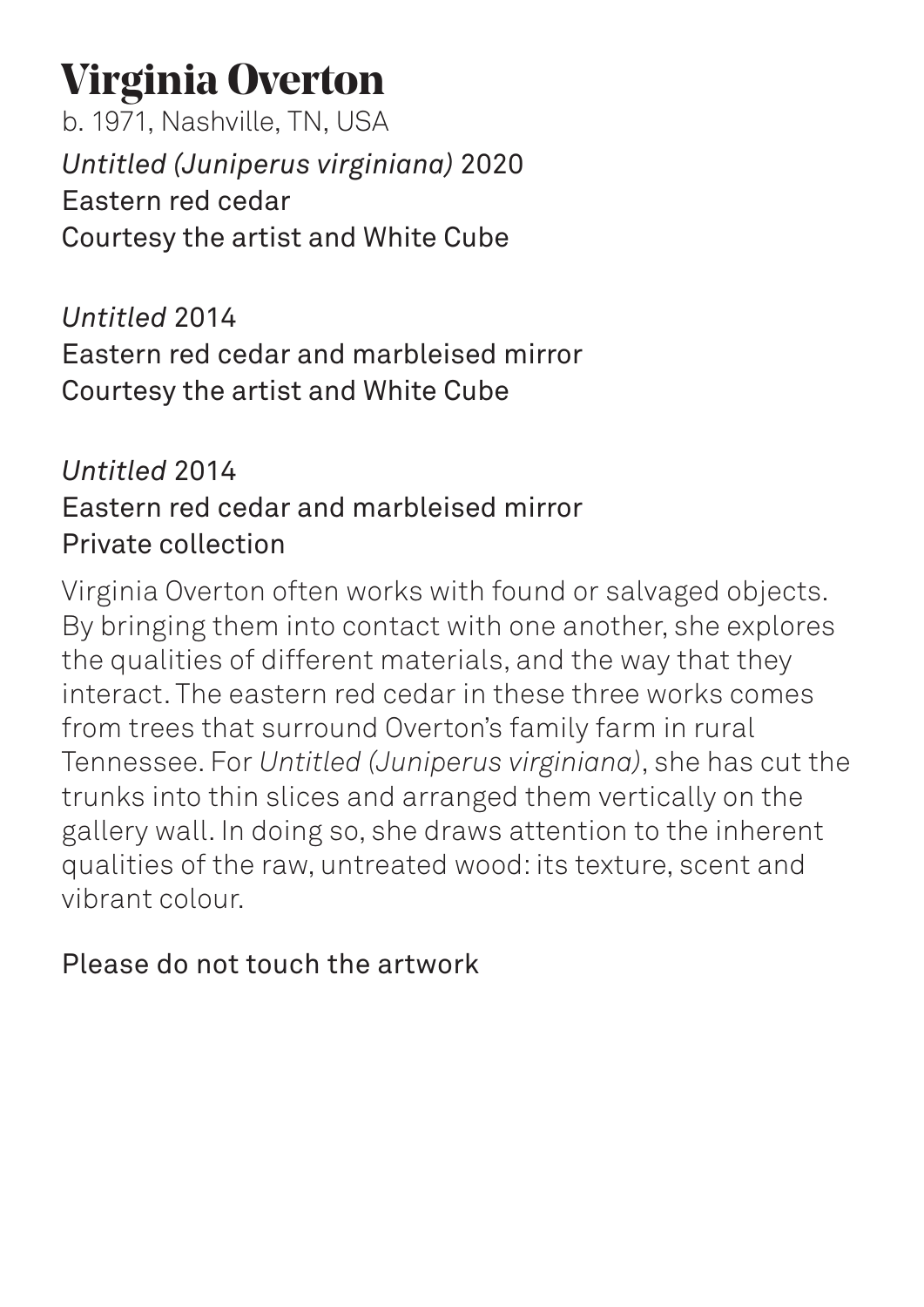# **Kazuo Kadonaga**

b. 1946, Ishikawa, Japan

#### *Wood No. 5 CH* 1984 Cedar

### Courtesy the artist and Nonaka-Hill, Los Angeles

Kazuo Kadonaga comes from a long line of people who work with trees. His family owned cedar forests and ran a lumber mill in Ishikawa Prefecture, Japan. For the past 50 years, Kadonaga has made three-dimensional works that treat both the material and his processes as subjects by exploring the physical properties of materials such as wood, bamboo, paper, glass and silkworms. To make *Wood No. 5 CH*, the artist stripped the bark from the trunk of a cedar tree and sliced it into around 800 paper-thin sheets, using a machine commonly used to make decorative veneers. Once dried, these sheets were carefully reassembled, and the trunk restored to its original form.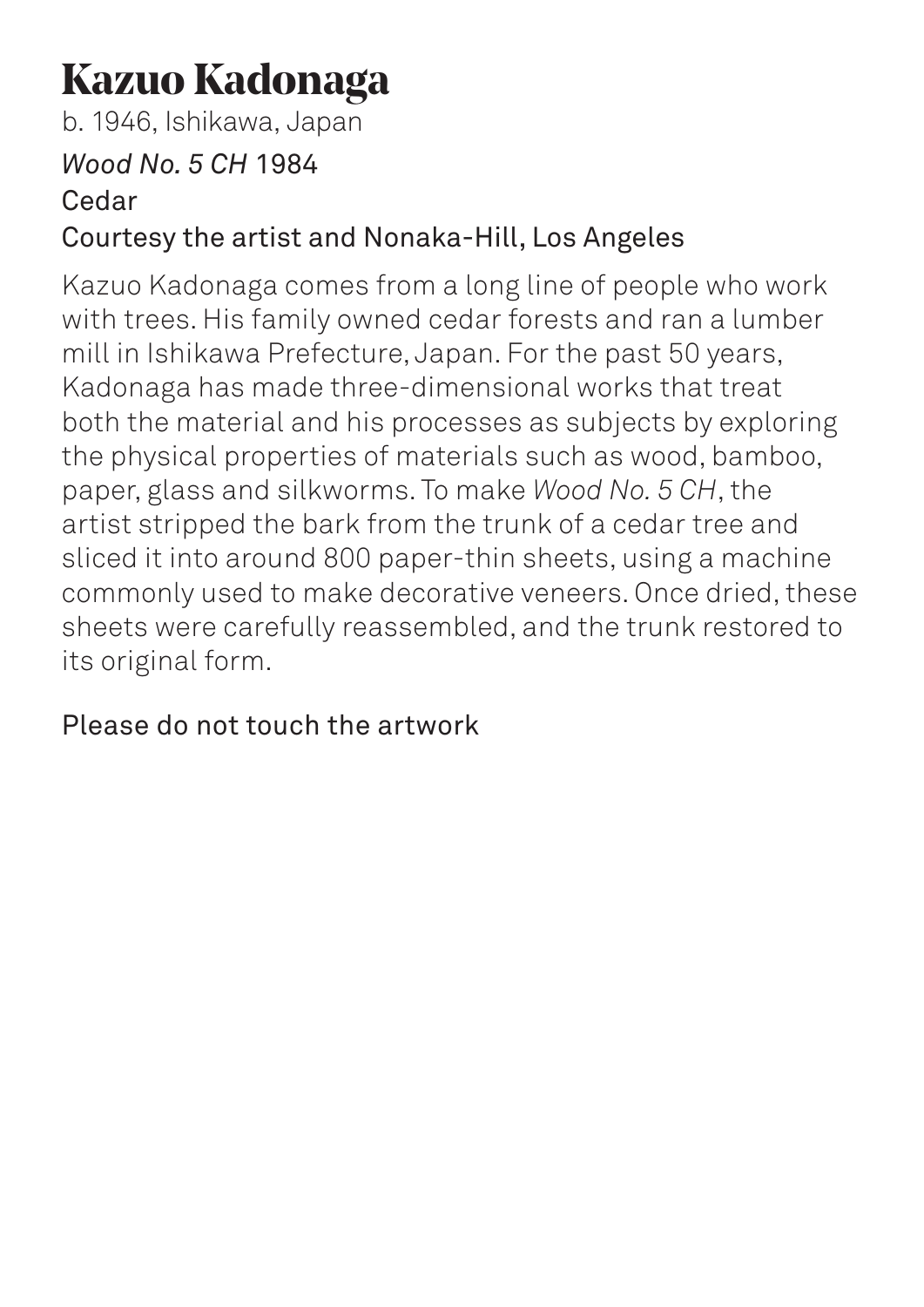# **Ugo Rondinone**

b. 1964, Brunnen, Switzerland

### *cold moon* 2011

### Cast aluminium, white enamel Courtesy the artist and Sadie Coles HQ

Ugo Rondinone's *cold moon* was cast from an ancient olive tree growing in southern Italy. The tree's peculiar shape is the result of centuries-long exposure to the elements. It is one of a series of twelve sculptures, each named after a full moon and cast from trees aged between 1,500 and 2,000 years old. For Rondinone, this ungainly, ghostly tree acts as a 'memorial of condensed time'. 'Time becomes a lived abstraction,' he comments, 'where the shape of the ancient olive tree is formed by an accumulation of time, and the force of earth, air, water, and fire.'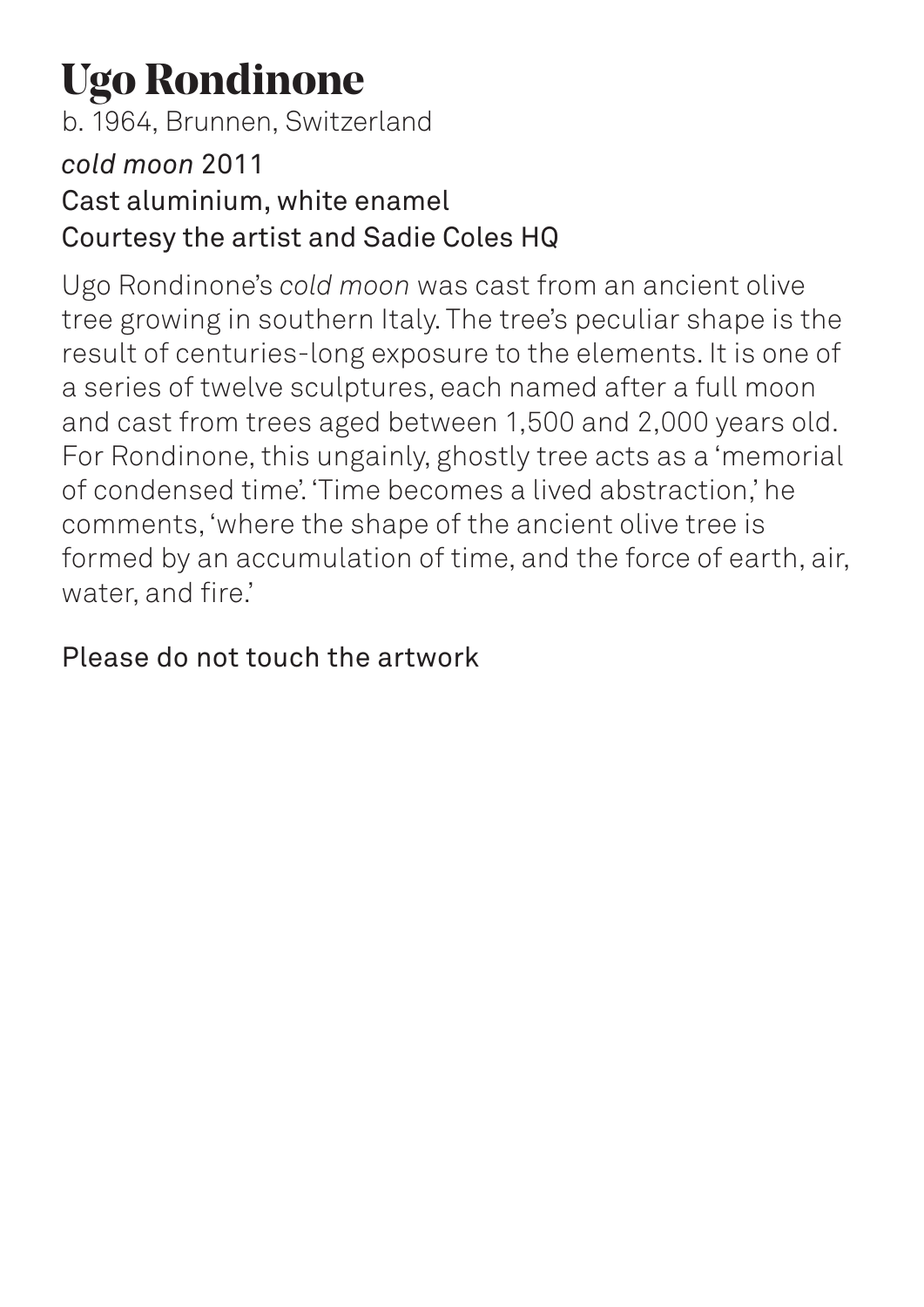# **Gillian Carnegie**

b. 1971, Suffolk, UK *Black Square* 2003 Oil on canvas Private collection

Black Square is based on a photograph of trees that Gillian Carnegie took on Hampstead Heath at night. Its title refers to a pioneering abstract painting from the early 20th century. Carnegie often makes reference to specific moments in the history of art, but in general she prefers her work to call attention to how we look at it. The mixture of matte and gloss paint that she has used for *Black Square* means that the trees are only visible from certain angles and in certain light conditions. The painting shifts in and out of abstraction according to our viewing position.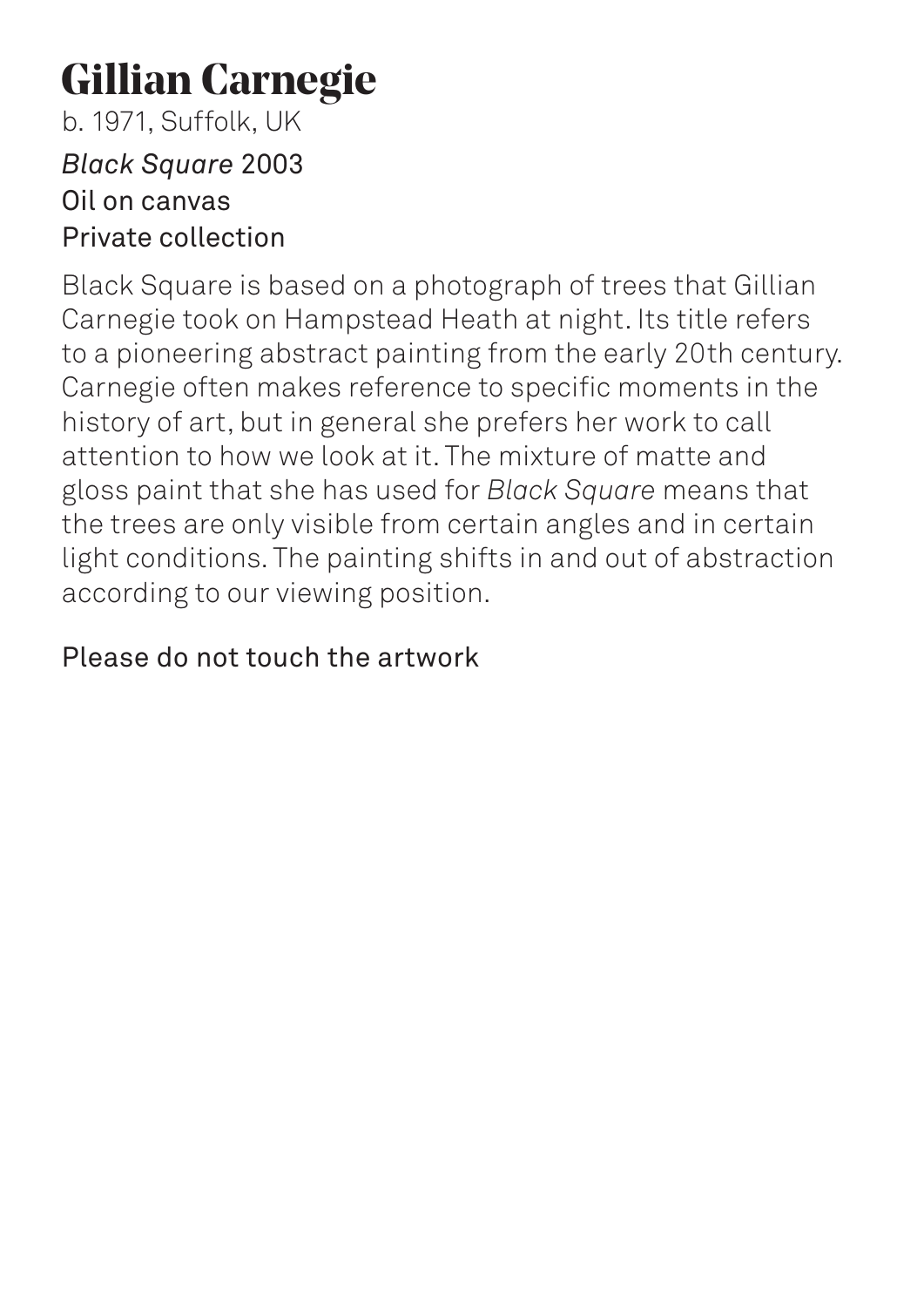# **Giuseppe Penone**

b. 1947, Garessio, Italy

### *Albero Porta – Cedro / Door Tree – Cedar* 2012 Cedar

### Courtesy the artist, Gagosian, Rome and Marian Goodman Gallery, London

Giuseppe Penone carved *Albero Porta – Cedro / Door Tree* – Cedar from a large, untreated trunk, using the same process that he used for *Tree of 12 Metres* (1980–82), on display downstairs. This sculpture – made over 40 years after the artist started working with trees – is concerned with time, and the process of aging. Visible at the base of the cavity are the rings that chart the tree's growth. The same concentric circles or 'growth rings' make up Penone's large-scale wall-drawing *Propagazione*, at the centre of which is the artist's thumbprint. Although his primary material is wood, Penone also makes sculptures using bronze, a material that he considers almost 'vegetal'. The bronze element of *Soffio di Foglie* (in English, 'breath of leaves') is a cast of the shape that the artist's body made in a pile of leaves.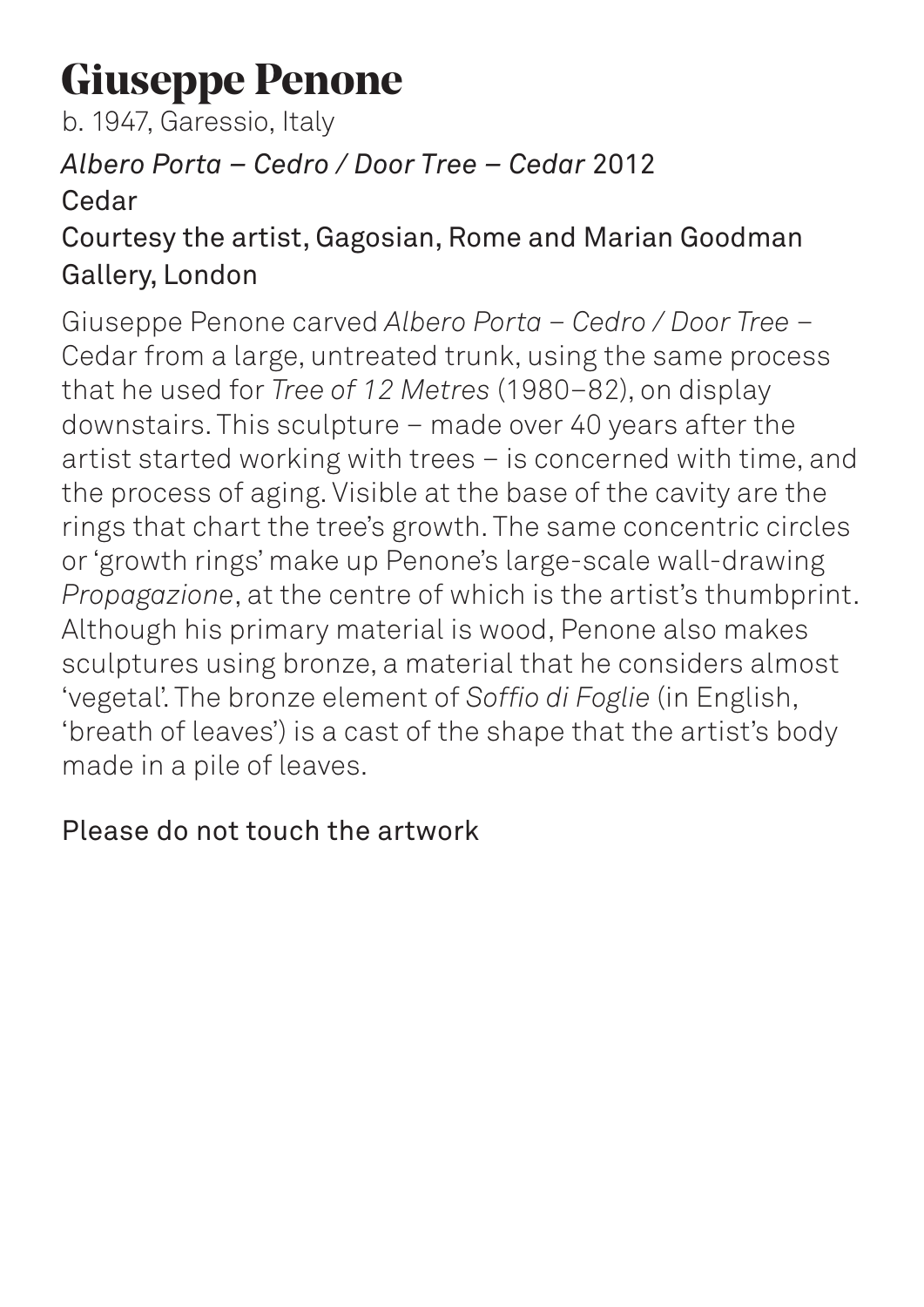# **Giuseppe Penone**

b. 1947, Garessio, Italy *Soffio di foglie* 1982 Wood, bronze Kunstmuseum Liechtenstein, Vaduz

Please do not touch the artwork

# **Giuseppe Penone**

b. 1947, Garessio, Italy *Propagazione* 1995–2020 Pencil on paper and wall drawing Courtesy the artist, Gagosian, Rome and Marian Goodman Gallery, London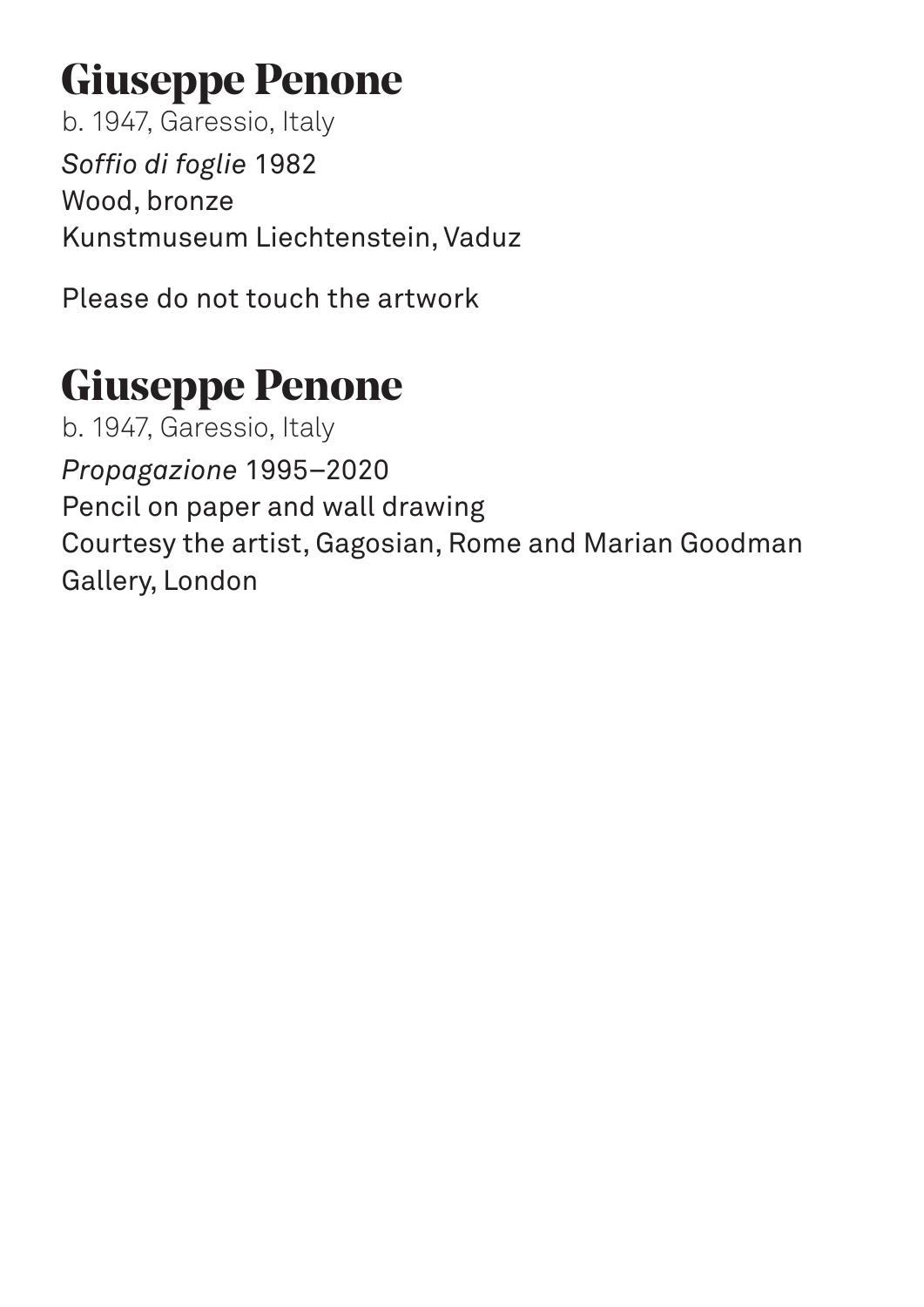# **Roxy Paine**

b. 1966, New York, NY, USA

### *Desolation Row* 2016

### Fibreglass, polyester clear resin, ash, earth, rubber, wax, epoxy, light emitting diodes, oil paint, stainless steel, aluminium and wood

### Courtesy the artist and Kasmin Gallery, New York

Due to climate change, major forest fires are becoming increasingly common, more destructive, and also lasting longer. Engaging with this subject, Roxy Paine's *Desolation Row* condenses a viewpoint of a burned-down forest into a theatrical diorama. 'I've always been interested in our relationship to nature,' Paine comments, 'how it affects us and how we obsessively alter nature and seek to control it.' Of *Desolation Row*, he says: 'To me it's a very melancholy piece. It is a portrayal not of the cataclysm itself, but the aftermath of the cataclysm. There is a stillness after the chaos and destruction.'

### No photography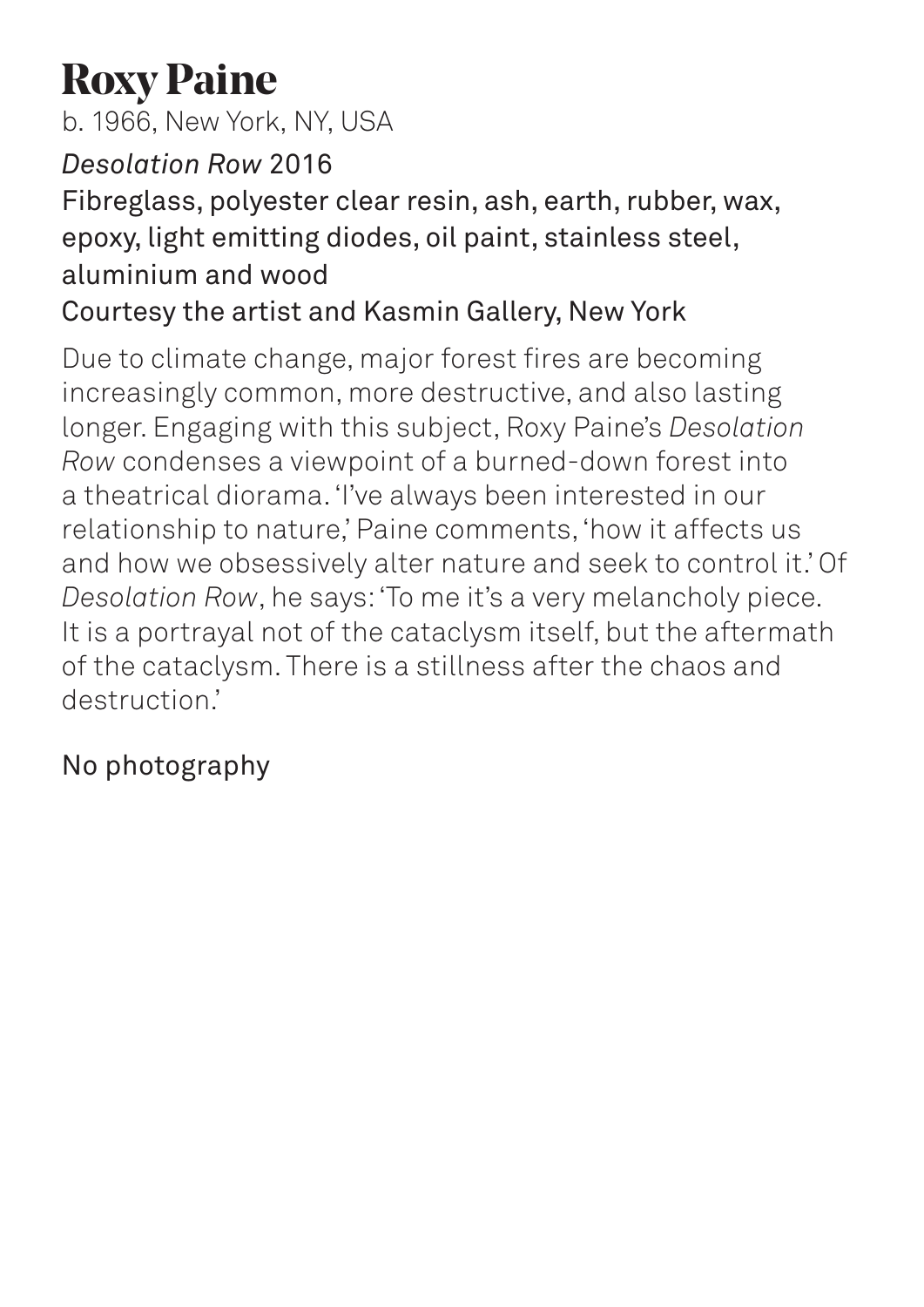### Exhibition credits

Curated by Ralph Rugoff, Hayward Gallery Director

Assistant Curators: Phoebe Cripps and Katie Guggenheim

Curatorial Assistant: Marie-Charlotte Carrier

Senior Technician: William Clifford

Senior Registrar: Imogen Winter

Assistant Registrar: Alice Peters

Installation Manager: Juliane Heynert

Installation Technicians: Matt Arthurs, Philip Gardner and Kate Parrott

Exhibitions Interpretation Manager: Lucy Biddle

Curatorial Interns: Miharu Hori, Justine Jean and Carlotta Pierleoni

Exhibition graphics: Nina Jua Klein Studio

Build: Sam Forster Ltd.

Lighting: Lightwaves Ltd.

Exhibition guide designed by Southbank Centre Design Studio © Hayward Gallery, Southbank Centre 2020

Exhibition graphics printed on Neenah Environment from G . F Smith

Cork exhibition panels by Puretree Cork

Production by Omni Colour

*Among the Trees* is generously supported by the Swiss Arts Council Pro Helvetia.

Additional support has been provided by Gagosian, Gallery Hyundai, Lisson Gallery, Nonaka-Hill, Pace Gallery and Sadie Coles HQ.